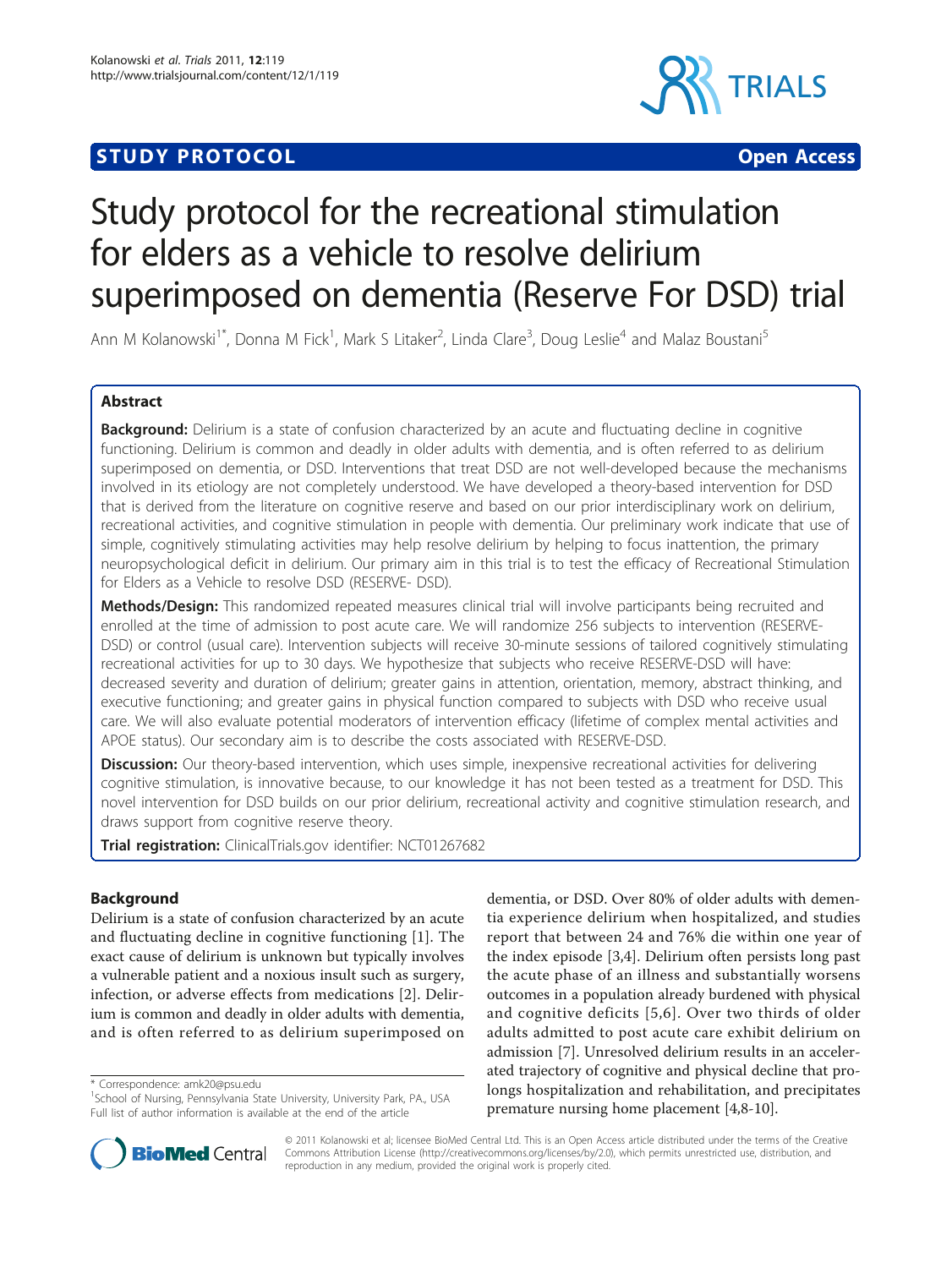It is difficult to prevent delirium in persons who already have reduced cognitive reserve [[11\]](#page-11-0). Efforts to resolve established delirium are critical to implement because data indicate that when delirium resolves slowly, or never at all, less than 50% of pre-illness functioning is realized [[12](#page-11-0)]. These individuals are at high risk for poor quality of life and institutionalization because of their resultant functional impairments, their care becoming too burdensome for family caregivers to support. Interventions that slow the accelerated downward spiral accompanying DSD have the potential to make a major public health impact by preserving function, preventing premature institutionalization and reducing the \$152 billion national burden attributed to delirium [\[4,13,14](#page-11-0)].

Unfortunately, interventions that treat DSD are not well-developed because the mechanisms involved in its etiology are not completely understood. Historically, the pathophysiology of delirium has been characterized as a derangement of the functional metabolism of the brain [[15](#page-11-0)]. In support of this theory, studies have found decreased blood flow in varied and diffuse regions of the brain that normalizes once the delirium resolves [\[16,17](#page-11-0)]. On a cellular level there is disruption of cholinergic transmission [[2](#page-11-0),[18\]](#page-11-0), dopaminergic excess [[19](#page-11-0)], and elevated markers of inflammation (chemokines and cytokines) [\[20\]](#page-11-0).

The primary neuropsychological deficit in delirium is in the domain of attention; orientation, memory, abstract thinking and executive function are also affected [[21\]](#page-11-0). These deficits are responsible for the cognitive decline seen in delirium, and as improvement in these domains occurs, the fluctuating course typical of delirium resolves [[22,23\]](#page-11-0).

Deficits in physical function, i.e., activities of daily living (ADLs) and instrumental activities of daily living (IADLs) parallel the changes in cognition that accompany delirium [[4,24-26](#page-11-0)]. Attentional impairments adversely affect memory performance and may underlie the impaired ADLs and IADLs seen in delirium [[27](#page-11-0),[28\]](#page-11-0). Attentional impairments affect loco-motor function and increase the risk of falls and accidents [\[28-30\]](#page-11-0). Individuals who experience the acute cognitive problems associated with delirium are likely to experience problems with continence, ambulation, dressing, and general wayfinding, among other functional tasks.

Very few studies have examined unique risk factors for delirium in persons with dementia, although the available evidence seems to indicate that they are similar to factors observed in cognitively intact individuals. Voyer and colleagues found that advanced age, dementia severity, pain, depression, dehydration, function, behavior, number of medications, and fever were all predisposing risk factors for DSD [\[31](#page-11-0)]. In a retrospective chart review of 199 patients with Alzheimer's Disease (AD), urinary tract infection (UTI), surgery, stress/bereavement (death of spouse, change in residence), and severe pain occurred more frequently in delirious than non-delirious patients [[32\]](#page-11-0). Using administrative data, our retrospective review of 7,347 persons with dementia found that those with DSD were older and treated for higher rates of cerebrovascular disease, UTI, dehydration, and pneumonia [[33\]](#page-11-0). Severity of delirium has been linked to later stages of dementia [\[23\]](#page-11-0) and presence of depression [\[31\]](#page-11-0).

Certain classes of medications are also strong risk factors for delirium. Persons with dementia take a greater number of central nervous system (CNS)-active medications than their cognitively intact counterparts, including antipsychotics, anxiolytics, and antidepressants [\[34](#page-11-0)]. These drugs are known to increase risk of delirium and further cognitive deterioration because of their potent anticholinergic properties [[35,36](#page-11-0)]. Even CNS-active drugs that are appropriately used can accumulate in amounts that lead to delirium, sedation, and falls [\[37\]](#page-11-0).

Also important for this study are data that indicate a relationship between presence of the apolipoprotein E (ApoE) \*E4 allele and delirium severity and duration. Though findings have not always been consistent [[38\]](#page-11-0), the weight of the evidence indicates that having at least one copy of the \*E4 allele is associated with an increased risk of delirium in young and older adults as well as a more protracted course, independent of demographic and clinical covariates, or premorbid cognitive impairments [\[39](#page-11-0)-[42\]](#page-11-0).

Clinical management of established delirium is quite variable and includes interventions that target risk factors associated with delirium, but there is no strong empirical basis for prescribing these interventions [[43](#page-11-0)]. The results of clinical trials have been quite modest, and, in some cases, treatments have been ineffective [[44](#page-11-0)-[46](#page-12-0)]. For example, some data indicate that use of antipsychotics and benzodiazepines may actually precipitate delirium and contribute to further long term cognitive impairment [\[47,48](#page-12-0)]. Safe, efficacious, and cost-effective non-pharmacological treatments for delirium are urgently needed.

We have developed a theory-based intervention for DSD that is derived from the literature on cognitive reserve and based on our prior interdisciplinary work on delirium, recreational activities, and cognitive stimulation in people with dementia. Cognitive reserve is a construct used to explain the often noted lack of association between clinical manifestations of brain disease and actual brain pathology. It includes both passive and active processes that modify risk for the clinical expression of disease. Passive reserve, sometimes referred to as "brain reserve," is accounted for by brain size and synapse density [[49](#page-12-0)]. It is hypothesized that individuals with larger brains and greater synapse density can tolerate more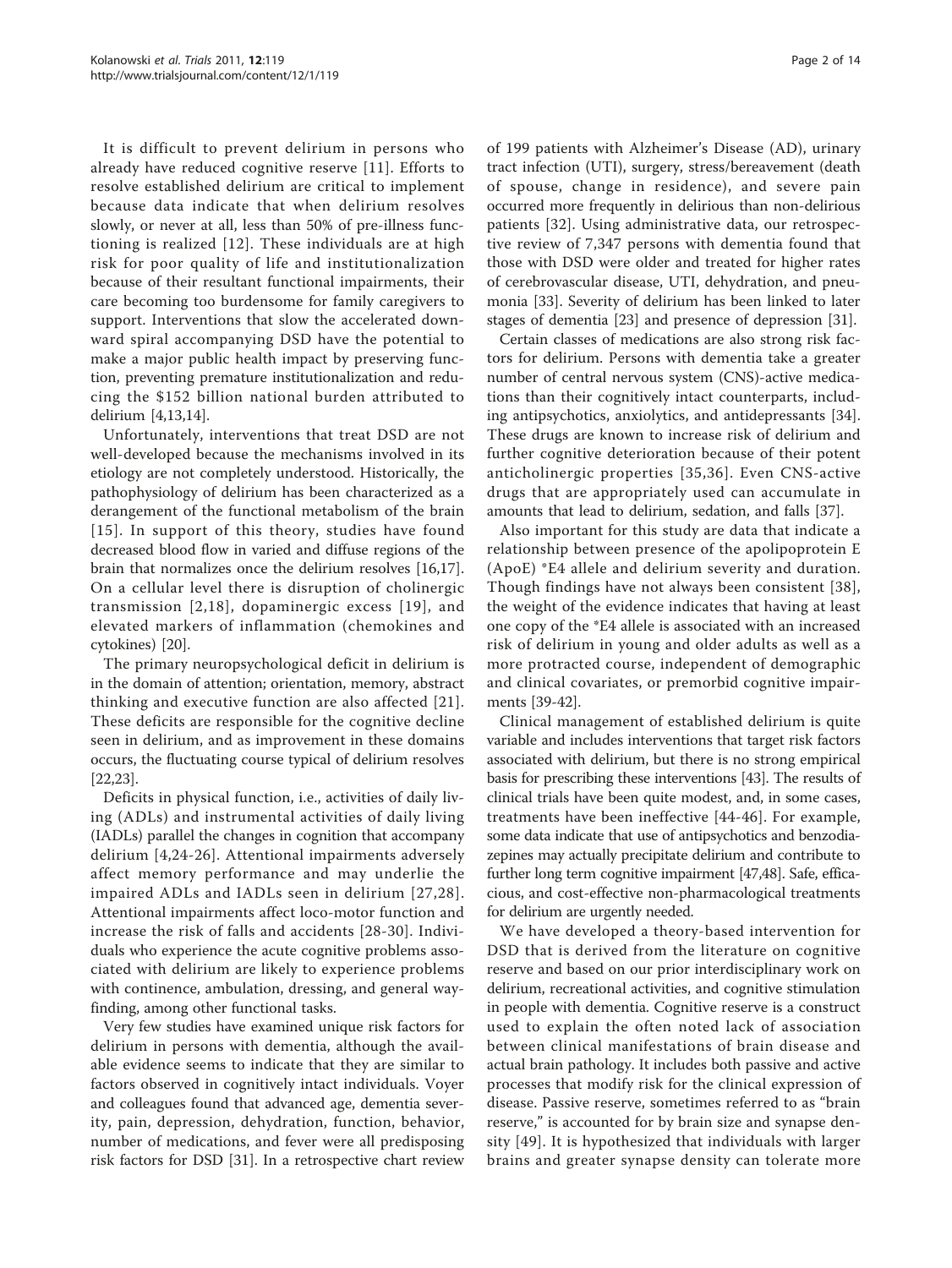extensive pathology before they reach the threshold at which symptoms become clinically evident. Active reserve or "cognitive reserve," refers to the efficiency with which an individual can use alternate networks or cognitive strategies to cope with the brain pathology. Cognitive reserve is related to the brains metabolic activity [[50\]](#page-12-0) and is dynamic, active, and can be modified by mental activity. Brain reserve and cognitive reserve are not mutually exclusive. Mental activity is a strong signal for the generation of neurons and synapses [[51](#page-12-0)] and, as discussed below, evidence for the ability to develop compensatory mechanisms in late life and early dementia is now emerging.

Epidemiological studies indicate that individual differences in cognitive reserve are due to life-time differences in mental activity; and these activities are considered markers of cognitive reserve. Individuals with more formal education, who are employed in occupations that are characterized by greater complexity and who engage in stimulating leisure activities appear to have greater cognitive reserve than those who participate in fewer mentally stimulating activities as evidenced by their lower risk for dementia and later manifestation of clinical symptoms when a dementia develops [[52](#page-12-0)].

Studies have examined the association of markers of cognitive reserve and incident delirium. They indicate that individuals with low levels of educational attainment and deprivation (living alone) are at greater risk for delirium than individuals with more education or less deprivation [[8,14,](#page-11-0)[53](#page-12-0)]. Because education typically occurs in early life and is not the only source of mental activity over a lifetime, it is important to consider all forms of complex activities when assessing cognitive reserve [\[54](#page-12-0)]. A lifetime of low mental activity may lead to low cognitive reserve and increase vulnerability to noxious events that precipitate delirium.

Both delirium and dementia are conditions of reduced cognitive reserve [[2,](#page-11-0)[55,56](#page-12-0)] and have common risk factors: a lifetime of low engagement in complex mental activities [[57](#page-12-0)] and presence of the ApoE \*E4 allele [[58](#page-12-0)]. Some investigators have suggested that because delirium and dementia share many clinical, metabolic, and cellular manifestations indicative of reduced cognitive reserve [[55,59\]](#page-12-0), they may be part of the same disorder [\[2](#page-11-0)[,59\]](#page-12-0). It is plausible, then, that interventions that improve cognitive reserve in dementia may also be effective in delirium.

There is growing evidence that cognitively stimulating activities improve cognitive functioning in healthy older individuals and those in mild to moderate stages of dementia [\[60-63](#page-12-0)]. Cognitive stimulation is a specific form of cognitive-focused intervention, defined as a non-regimented intervention that involves engagement in a range of activities that promote cognitive processing aimed at general enhancement of mental and social functioning

[[64,65\]](#page-12-0). In this study we provide cognitive stimulation by using recreational activities that are tailored to individual interests and function and that encourage processing in the multiple cognitive domains affected by delirium.

A number of reviews and meta-analyses have assessed the effect of cognitive-focused interventions on cognitive function in older adults with dementia. Unlike in healthy populations, cognitive training has not received compelling support when used in people with dementia [[66,67](#page-12-0)]. However, the benefits of cognitive stimulation for slowing cognitive decline in Mild Cognitive Impairment (MCI) and in mild to moderate stages of dementia are more robust [[68-70\]](#page-12-0). In a trial that used mental status as primary outcome, effect sizes for cognitive gains associated with cognitive stimulation were comparable to those reported for the acetylcholinesterase inhibitors [[62](#page-12-0)]. A recent meta-analysis of cognitive-focused interventions for dementia [[71\]](#page-12-0) found that cognitive stimulation had stronger effects for improving cognitive function than cognitive training. Outcome measures varied from study to study but included attention, orientation, memory, abstract thinking and executive functioning. Effects were greater when delivered in individual as opposed to group sessions. There is also some evidence that the effects of cognitive stimulation can be enhanced when combined with cholinergic drugs [\[72\]](#page-12-0) but these effects deteriorate after one year of treatment [[73\]](#page-12-0). Based on the evidence for the clinical and cost-effectiveness of cognitive stimulation, the National Institute for Health and Clinical Excellence in the U.K. has included this therapy in its guidelines for the non-pharmacological treatment of the cognitive symptoms of dementia [[74](#page-12-0)].

Most of the research on the effects of cognitive stimulation has focused on the progression of dementia. Clinical observations [\[75](#page-12-0)] and our preliminary work [\[76](#page-12-0)] indicate that use of tailored cognitively stimulating recreational activities may also help resolve DSD. In two clinical trials [[77,78\]](#page-12-0) we demonstrated that we can capture and sustain attention in nursing home residents with dementia when we use recreational activities that match individual interests and abilities. Individual interests are important in the design of cognitive activities because when people with dementia are intrinsically motivated to participate in cognitive remediation they obtain greater cognitive and functional benefits [[79\]](#page-12-0). Interesting and enjoyable activities facilitate cognitive processing in the cognitive domains affected by delirium: attention, orientation, memory, abstract thinking, and executive functioning [\[21](#page-11-0)]. Cognitive processing helps restore cognitive functioning [\[64,65](#page-12-0)], and in persons with delirium, improved cognitive function is accompanied by improvement in physical function [[4,24](#page-11-0)] and resolution of delirium [[22](#page-11-0)[,80\]](#page-12-0).

We conducted a pilot study to assess the feasibility of implementing our intervention in a post acute care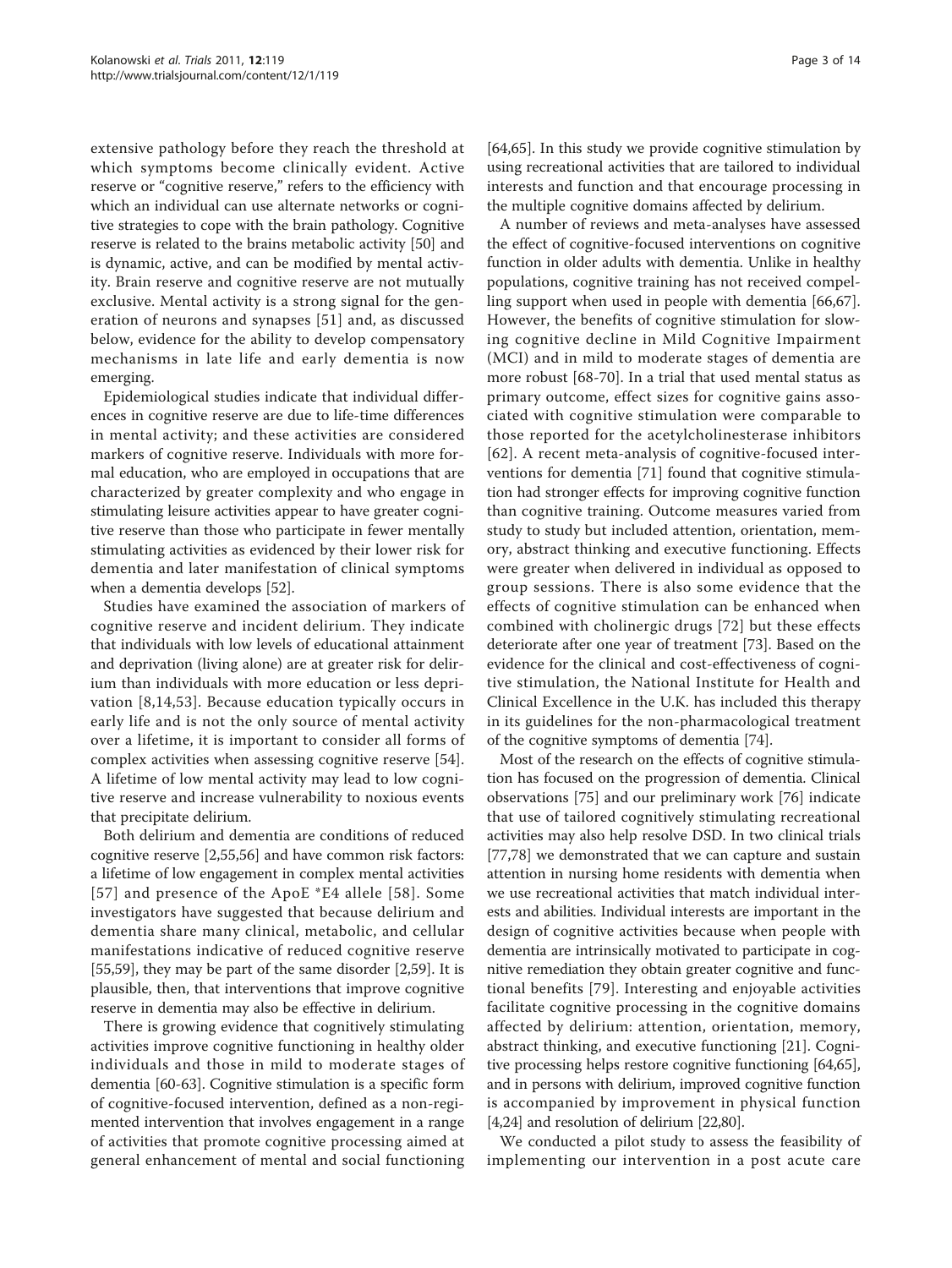setting with newly admitted patients who presented with DSD [\[76](#page-12-0)]. We provided cognitive stimulation by using recreational activities that were tailored to individual interests and function and that encouraged processing in the multiple cognitive domains affected by delirium. All participants had a diagnosis of dementia on admission and at least 2 symptoms of delirium as assessed by the Confusion Assessment Method [[105\]](#page-13-0). We randomized 16 subjects to treatment with cognitively stimulating activities  $(N = 11)$  or usual care control  $(N = 5)$ and followed participants for 30 days. Blinded research assistants conducted daily assessments of delirium, delirium severity and functional status. Participants in the treatment group received activities for 30 minutes each day. Analyses indicated that the control group had a significantly greater decrease in physical function and mental status over time compared to intervention. Severity of delirium approached significance and improvement over time favored intervention. Although not statistically significant, there was a difference in mean (7.0 vs. 3.27) and median (7.0 vs. 3.0) days with delirium: the control group having more days of delirium. We were encouraged by these results and are ready to conduct a randomized clinical trial of treatment efficacy.

This paper describes the study protocol for our randomized clinical trial (RCT), referred to as Recreational Stimulation for Elders as a Vehicle to resolve DSD (RESERVE- DSD) in which we test these cognitively stimulating activities. The aims of the trial are: Aim 1) to demonstrate the efficacy of the RESERVE-DSD intervention for resolving delirium; Aim 2) to evaluate potential moderators (markers of cognitive reserve) of RESERVE-DSD efficacy; and secondary Aim 3) to describe the costs associated with implementing the intervention. Our hypothesized model of intervention effect is diagramed in Figure 1.

#### Methods/Design

This randomized repeated measures clinical trial will involve participants being recruited and enrolled at the time of admission to post acute care, and then randomly assigned to one of two conditions: RESERVE-DSD (intervention) or usual care (control) (See Figure [2:](#page-4-0) Trial flow diagram.)The study protocol was approved by the Penn State Institutional Review Board (IRB# 33443). Participants in the intervention group will receive nursing care that is routinely delivered for their medical/surgical condition including participation in their prescribed therapies plus RESERVE-DSD. At the present time there is no standard care for DSD [\[43](#page-11-0),[81\]](#page-12-0). Participants in the usual care group will receive nursing care that is routinely delivered for their medical/surgical condition including participation in their prescribed therapies.

The two-group experimental design we propose may not completely control for the many variables that can affect DSD. We will control as much as possible for factors we believe are most likely to impact our findings through strict enrollment criteria, and by considering several potential covariates in our analyses: dementia stage, co-morbidities, age, use of CNS-active drugs, pain, infection, dehydration, APOE status, and lifetime complex mental activity including years of formal education, occupation, and past leisure activity.

#### Setting and Participants

The study will be conducted in five Northeast, Central, and South-central Pennsylvania nursing homes that provide rehabilitation services (post acute/skilled nursing care). Sites were selected to ensure a large population for recruitment and to increase the diversity of the sample. To improve the potential for translation into practice and to increase the generalizability of our findings we have selected a mix of for-profit, nonprofit, county-owned,

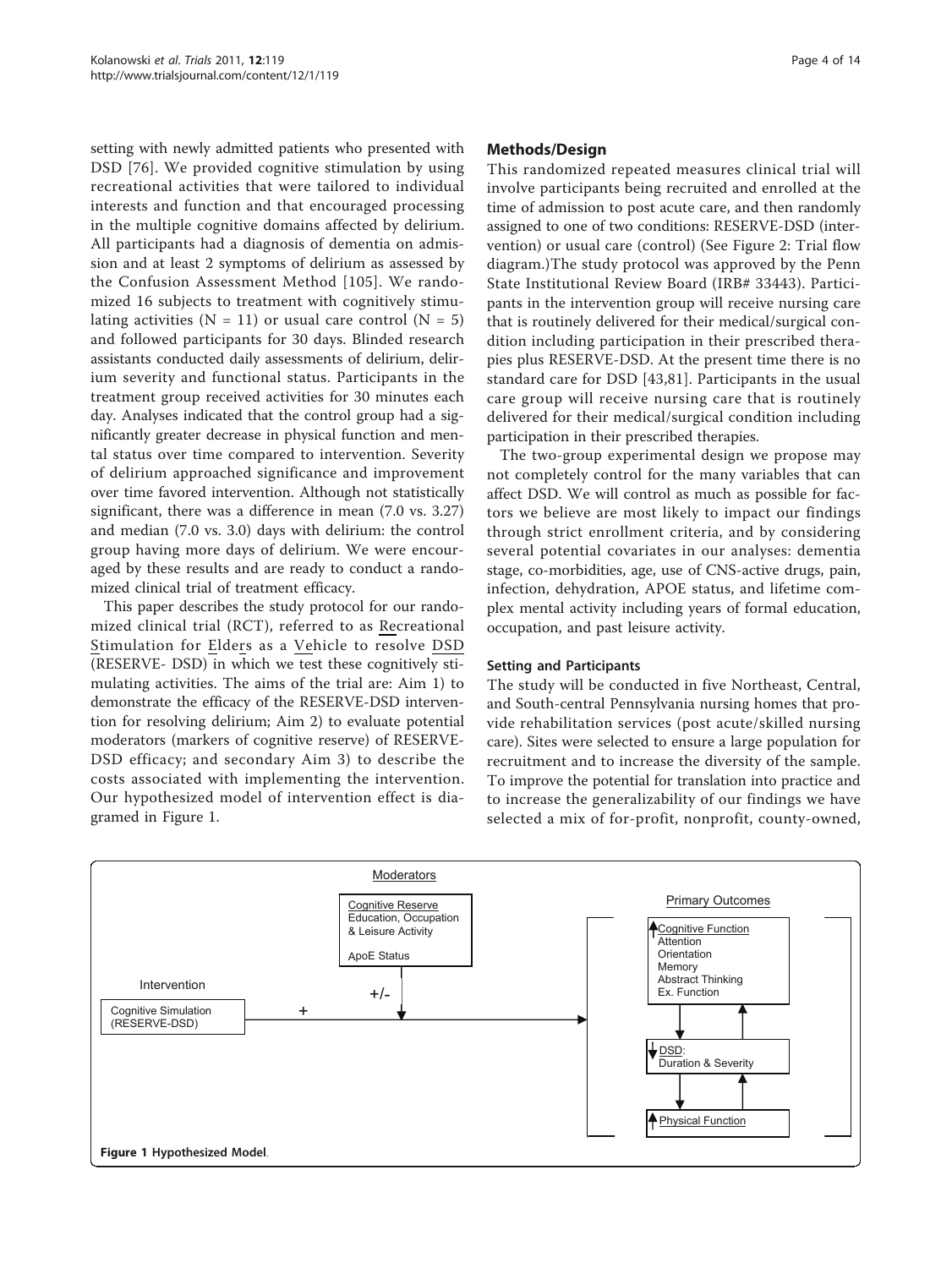<span id="page-4-0"></span>

rural and urban, and large, medium, and small community-based settings.

Participants are individuals with DSD who are admitted to post-acute care following hospitalization. These individuals will meet the following inclusion criteria: age 65 years or older; English speaking; community residing prior to hospitalization; diagnosis of mild to moderate stage of dementia as confirmed by medical chart review and/or a score of 0.5 to 2.0 on the Clinical Dementia Rating Scale [\[82](#page-12-0)]and a score of 3 or greater on the Modified Blessed Dementia Rating Scale [\[83](#page-12-0)]; and at least two features of delirium as assessed by the Confusion Assessment Method. A consensus panel of three members with expertise in geriatric medicine, neuropsychology, and delirium will adjudicate all dementia and delirium diagnoses. Exclusion criteria include: severe hearing, speech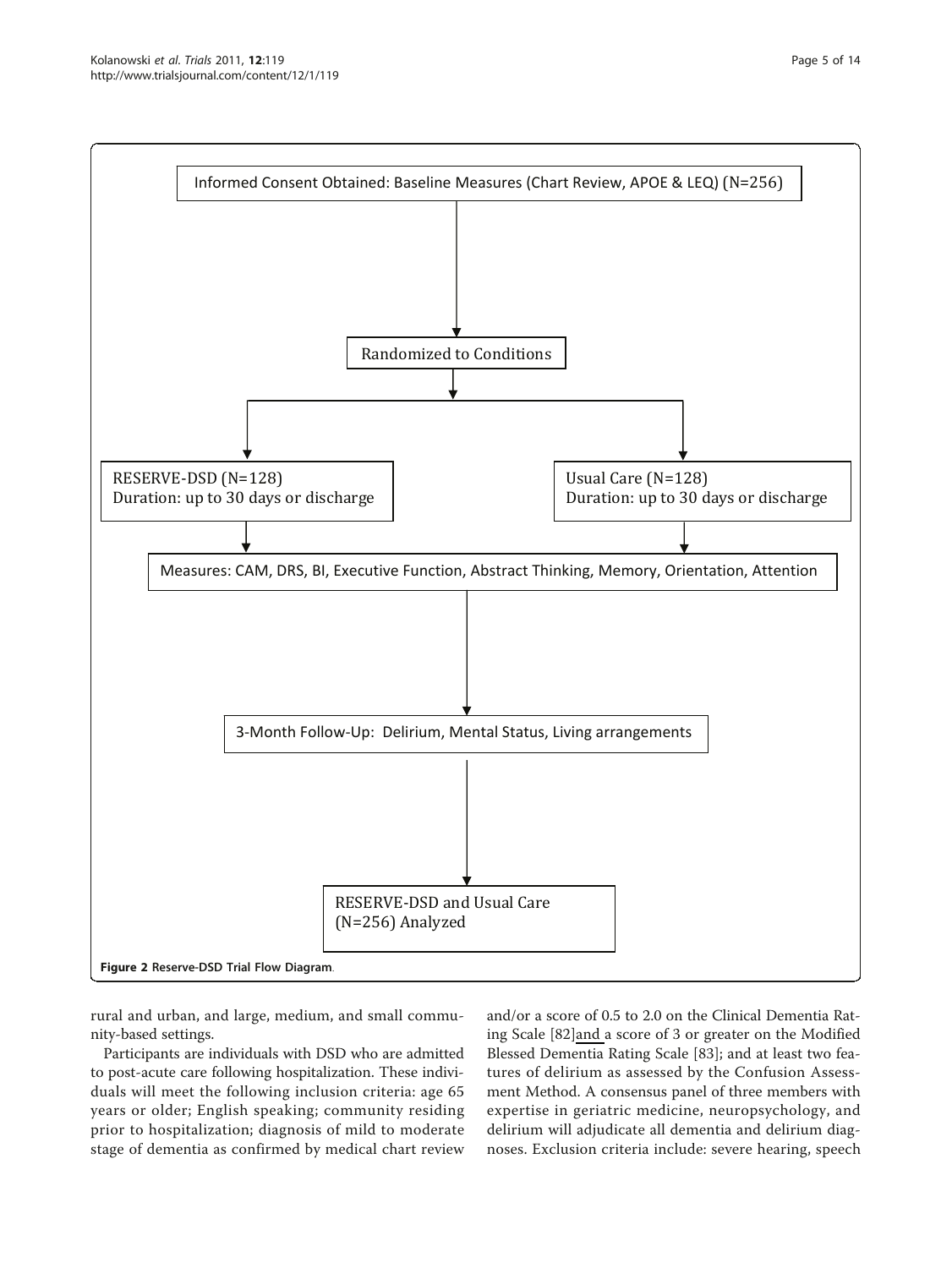or vision impairments; medical diagnoses of acute major depression, acute psychiatric condition, acute stroke, Parkinson's disease, Huntington's disease, normal pressure hydrocephalus, seizure disorder, subdural hematoma, head trauma, or known structural brain abnormalities; or a life expectancy of less than 6 months. Participants who satisfy all enrollment criteria will be invited to participate in the study.

#### Consent Process

Participants in this study will be frail older adults who lack decisional capacity due to their delirium superimposed on dementia. Participants and their legally authorized representative (LAR) will be approached for screening and consent (for those found eligible) at the point of admission to post-acute care. The LAR will sign for the participant and a copy of the consent will be given to them. We ask the participant for assent on a daily basis prior to assessment and intervention.

# Randomization and Control of Cross-Contamination

Randomization will be concealed until after the initial screen and consent are obtained and an ID number is assigned to the participant. The statistician will generate the randomization sequence using a random number generator. Randomization will be conducted in blocks by nursing home site and time to ensure equal assignment across the two groups at the completion of the study and approximately equal assignments throughout the study to control for unknown temporal effects. The statistician will be blinded to treatment coding.

Our team discussed several randomization procedures and we have elected to randomize by participant rather than by site, even though the latter approach is an excellent method for controlling cross-contamination of conditions. There are several reasons for our decision. First, nursing homes are unstable environments [[84](#page-12-0)] and there is evidence indicating that nursing home quality indicators are unstable from one six-month period to the next [[85\]](#page-12-0). Changes in quality indicators may reflect change in quality of care and/or resident profile. Either could potentially impact our outcomes because of their likely effect on usual care. Second, we are confident that we can control treatment contamination within sites, and for the same sample size, randomization by participant will provide greater power than randomization by nursing home.

We control for cross-contamination by conducting all interventions using our trained research assistants (RAs) (not nursing home staff) in an area specifically set aside for these sessions. Nursing homes have provided us with this research space in the past and staff has always respected our procedures for control of cross-contamination. Only the resident scheduled for a particular session will be allowed access to the area for that time period.

#### Intervention

Participants in the intervention group will receive nursing care that is routinely delivered for their medical/surgical condition including participation in their prescribed therapies plus RESERVE-DSD. This intervention consists of increasingly challenging recreational activities that are cognitively stimulating and tailored to each participant's interests and functional abilities. The recreational activities target cognitive functions affected by delirium: attention, orientation, memory, abstract thinking, and executive functioning. Participants will receive up to 30 minutes of their respective recreational activities once a day between the hours of 1 pm and 5 pm for up to 30 consecutive days beginning within 24 hours of admission to post acute care.

The cognitively stimulating recreational activities to be studied are from previously designed, well-established programs of therapeutic activities from Drs. Kolanowski and Clare's research on the behavioral and cognitive symptoms of dementia, respectively. We have constructed a large base of cognitively stimulating recreational activities, many taken from the growing literature on brain fitness [[75,86](#page-12-0)-[90](#page-12-0)]. The activities, such as word search, finish the phrase, and name that tune, offer stimulation in multiple cognitive domains, combined in novel ways, as opposed to stimulation in a single cognitive domain like memory training.The investigators have classified the base of recreational activities by most prominent domain stimulated, however, in actuality activities stimulate several cognitive domains simultaneously. For example, the game of "Name that Tune" requires processing in the areas of both attention and memory. Multidomain cognitive activities demonstrate more robust results than single domain training [[91](#page-12-0)]. The activities are implemented using inexpensive items and are readily available to most nursing homes. Because they require no special expertise to implement, they are well-suited to the resource-stressed nursing home environment.

# Assessment and Prescription

The selection of activities for each participant will be determined by Drs. Kolanowski and Clare. Each participant's baseline data, including dementia stage, physical function, and activity interests are reviewed. Based on this assessment, three recreational activities tailored to the participant's functional abilities and designed around themes of their interests will be selected by level of difficulty (easy, moderate, and hard) in each cognitive domain. For example, a participant who has arthritic problems with their hands, a mild stage of dementia, and a history of interest in gardening might be prescribed: identify the sound of a lawn mower (attention); discuss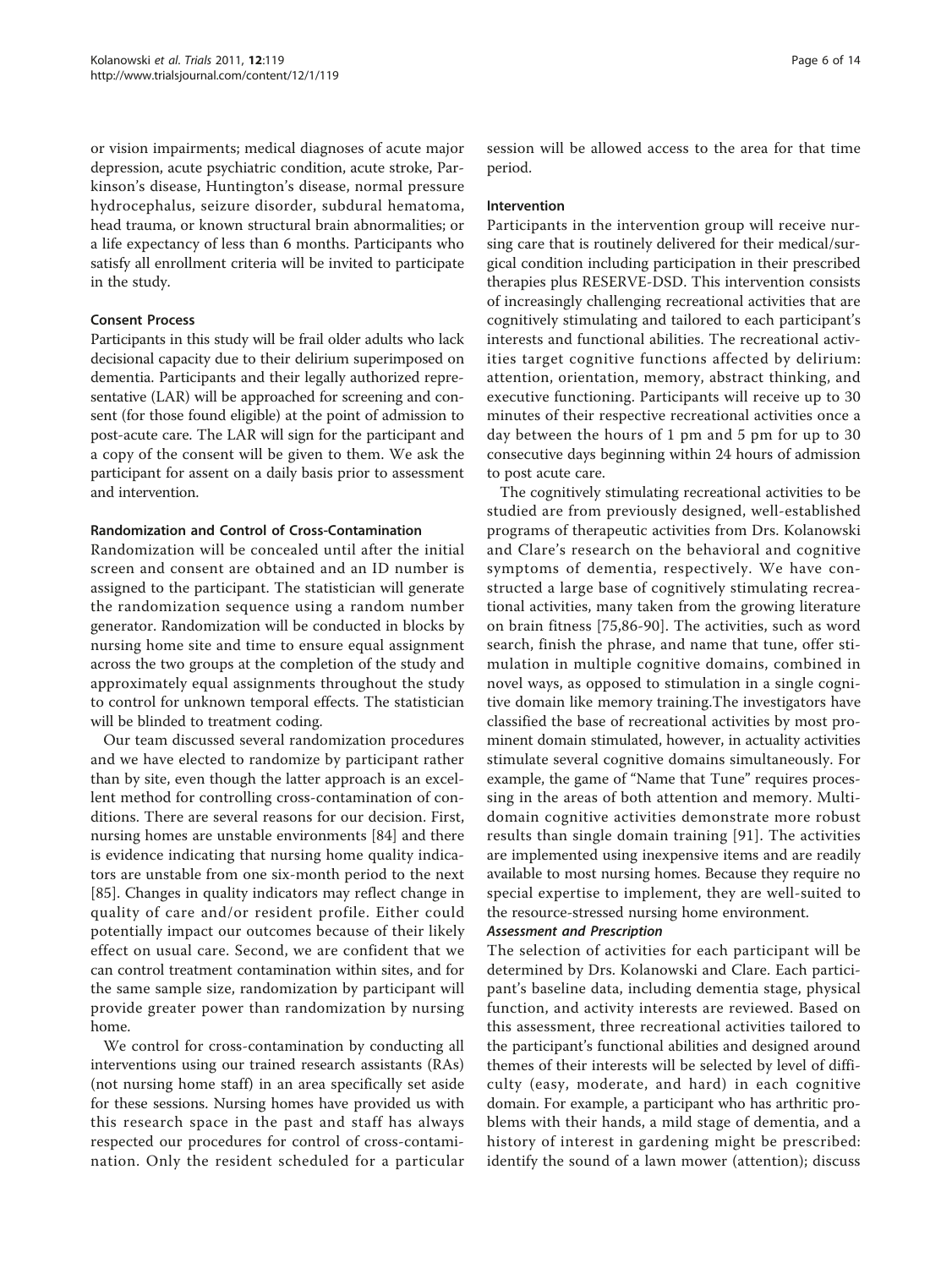whether the current calendar month is good for planting (orientation); memory tray with three or more garden tools (memory); describe steps to planting a garden (abstract thinking); and having the participant plant flower seeds using adapted hand tools (executive functioning). Using the domain of attention as an example, increasing the level of difficulty might proceed in this fashion: lawn mower sound identification (easy); circle the garden tools in a picture (moderate); item search of vegetables embedded in a "busy" picture (difficult). We provide variety from day to day to encourage cognitive processing and to prevent a practice effect.

#### Procedure for Implementation

To encourage initial engagement in the activity, the research assistant (RA) will use the System of Least Restrictive Prompts [\[92](#page-12-0)] beginning with verbal cueing, followed by verbal cueing and demonstration of the activity. Participants are then encouraged to read out loud, point out facts, work puzzles, ask questions, answer questions, or make choices. RAs will use principles for implementing cognitive activities outlined by Green & Bavelier [[93](#page-12-0)]: active engagement, incremental increases in task difficulty; verbal encouragement and motivation throughout the session; feedback and praise; and variability in tasks. These approaches maximize cognitive processing and restoration.

# Scheduling and Duration of Intervention

Participants will receive the intervention for 30 minutes each day for up to 30 consecutive days between the hours of 1 pm and 5 pm. This dosage is based on a consensus report of activity effectiveness compiled by expert recreational therapists from the American Therapeutic Recreation Association and the National Recreation Society [[94](#page-12-0)], standard recreational therapy practice in the nursing home, and studies that have demonstrated the efficacy of daily, 30-minute recreational therapy for behavioral symptoms and functional impairment in persons with dementia [[95](#page-13-0)-[97\]](#page-13-0).

# Treatment Fidelity

We use several methods to monitor and enhance the reliability of our intervention [[98,99](#page-13-0)]. Intervention RAs are trained in a two-day program that we have developed, standardized, and used for many years to prepare RAs for implementing recreational activities with people who have dementia. These RAs need no special educational background because the activities we use are simple, non-technical games, and exercises. RAs will practice in simulated situations until they achieve 100% agreement on all critical elements of activity intervention before going into the field. The project director (PD) will monitor delivery of the treatment by observing each RA conduct interventions on 10% of sessions in the field (randomly selected). Retraining will be initiated if treatment fidelity is not obtained, as assessed by any "no" answer on the treatment fidelity checklist. Additionally, RAs will complete a treatment fidelity check for any intervention session that was not delivered according to protocol. We will monitor receipt and enactment of treatment using measures for participant adherence to the protocol: intervention dose (time on task and level of participation) and duration (number of treatment days received). Our methods and measures will help us to monitor and ensure the reliability of our intervention, its delivery, receipt and enactment.

# Description of Usual Care (Control)

At the present time there is no standard care for DSD [[43](#page-11-0)[,81](#page-12-0)]. Participants in the usual care group will receive nursing care that is routinely delivered for their medical/ surgical condition including participation in their prescribed therapies. To describe what constitutes usual care (control) we will conduct medical chart reviews on all participants (intervention and control) and extract data on the following: attendance at prescribed therapies and activity programs; CNS-active drug use (regular and prn); and nursing interventions recorded for behaviors nurses use to describe delirium [[100](#page-13-0)]: confusion, disorientation, altered mental status, agitation, inappropriate behavior, mental status change, inattention, hallucination, and lethargy. Because the nursing home environment is unstable [[84](#page-12-0),[85](#page-12-0)], we will also record data every six months on staffing ratios at each site, as published on the Pennsylvania Department of Health website, and assess staff knowledge of delirium using our previously developed case vignettes [[101\]](#page-13-0). We will ask all consenting staff (RN, LPN, and CNAs) to complete the vignettes at baseline and then every six months during data collection to capture any change in overall level of delirium knowledge per site that might occur due to historical factors or staff turnover in the nursing home. We will use these data to quantify usual care and to monitor any qualitative differences between sites.

#### Measures

# Baseline Measures

Following consent, the PD will collect baseline data on all participants. From the medical chart the PD will extract demographic data, all medical diagnoses, and all medications and therapies prescribed using an investigatordeveloped Baseline Medical Chart Review Form. For all chart reviews we will incorporate methods that help improve the precision of data abstraction [\[102,103\]](#page-13-0).

To determine ApoE status, the PD will obtain buccal swabs from all participants using a procedure established by the Huck Institutes of Life Sciences Genome Core Facility (GCF) at Penn State. ApoE status will be determined by extracting DNA from the buccal swabs using a protocol optimized by the Institute of Psychiatry in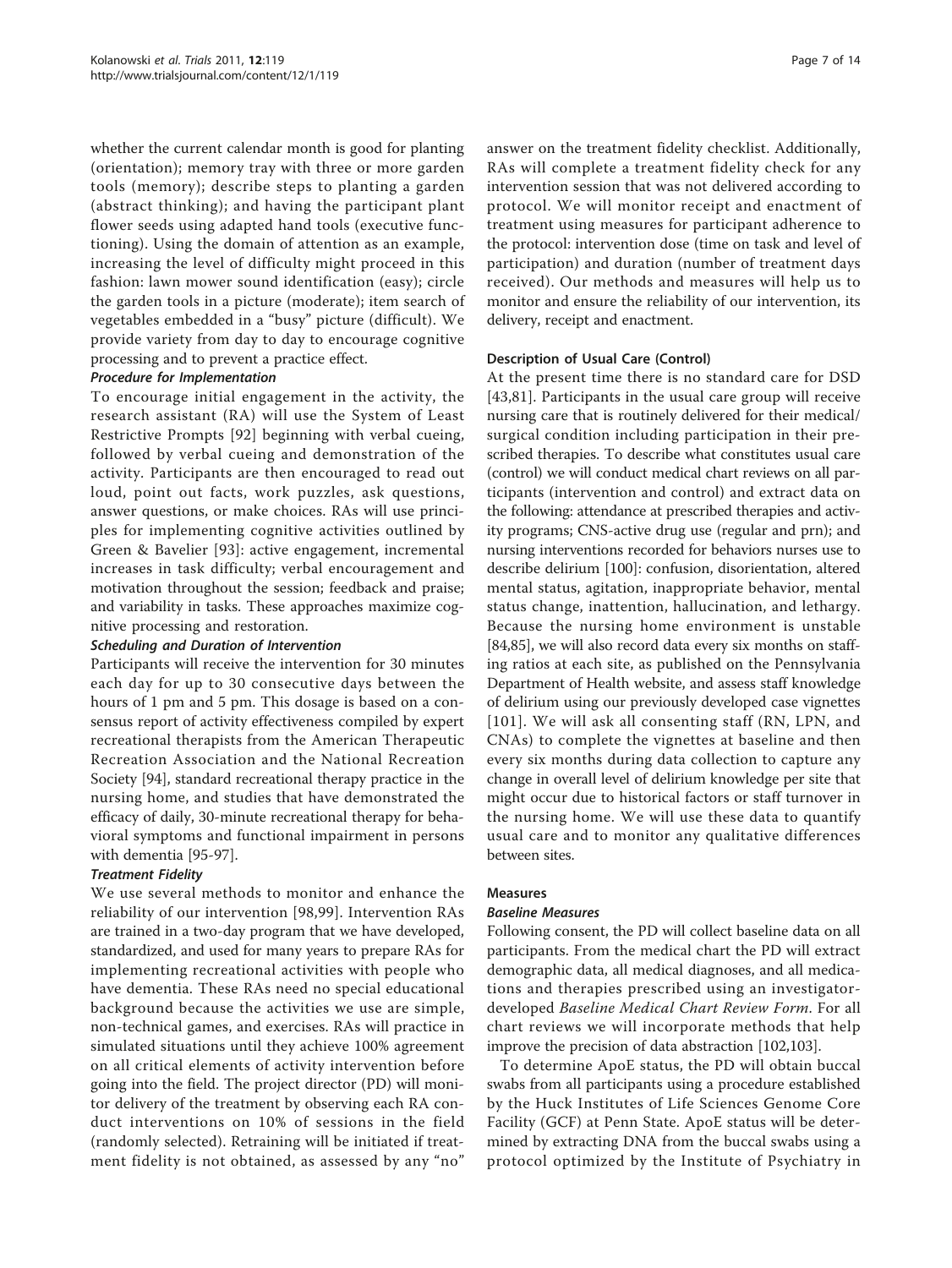London [\[104](#page-13-0)]. To identify the six ApoE genotypes comprising the ApoE \*E2, \*E3 and \*E4 alleles, two single nucleotide polymorphisms (SNPs) will be assayed using the TaqMan Allele Discrimination method. Based on the distribution in the AD population, we expect that approximately 40-45% of our sample will carry at least one \*E4 allele [[105](#page-13-0)].

Assessment of participants' lifetime of complex mental activities, a measure of cognitive reserve, will be obtained by interviewing a knowledgeable informant using the Lifetime of Experiences Questionnaire (LEQ) [[54](#page-12-0)] a reliable and valid instrument for assessing educational, occupational, and leisure lifestyle activities that are protective against cognitive decline. The LEQ consists of 42 items constructed around two dimensions: three life stages (young, mid, and late adulthood) and specific vs. nonspecific mental activity in each stage. Scores are calculated for each stage and then summed for a total LEQ score. Higher scores indicate higher lifetime mental activity. The LEQ has an overall internal consistency of .66, test-retest reliability of .98 and is discriminate between older adults with high and low mental activity levels. Healthy older adults with higher LEQ scores have shown less cognitive decline over 18 months than those with low scores, independent of covariates [[54](#page-12-0)].

Activity interests will be assessed for participants randomized to RESERVE-DSD by interviewing the responsible party using an adapted version of the Farrington Leisure History Checklist [[88](#page-12-0)]. This checklist contains 150 recreational activities categorized by games, social, outdoor and cultural activities. These data will be used to adapt cognitively stimulating recreational activities around themes that match participants' interests.

#### Measures of Primary Outcomes

Our primary outcomes are: 1) delirium (duration and severity), 2) cognitive function, and 3) physical function. Because delirium status fluctuates, and because cognitive and physical function also fluctuates with delirium status, we will take daily measures of these outcomes to capture the variability typical of DSD. Blinded RAs will collect outcome data. We will have two separate groups of RAs: one to implement the intervention and the other to conduct daily assessments. Daily assessments will be completed during the morning hours (9 am to 11 am) and the intervention will be implemented during the afternoon hours (1 pm to 5 pm) to ensure that there is no contact between the two groups of RAs

Delirium will be measured by a structured interview consisting of questions from the Montreal Cognitive Assessment (MoCA) [[106\]](#page-13-0) observation and the Confusion Assessment Method (CAM) [[107](#page-13-0)]. The MoCA is a brief cognitive screening tool that demonstrates excellent sensitivity (90% and 100%) in MCI and early AD respectively, and specificity (87%). Content validity was

established by the high correlation (.87) between the MoCA and MMSE. MoCA items on orientation, memory and language are used in the assessment of delirium. The CAM is a standardized screening algorithm allowing persons without formal training to quickly and accurately identify delirium. The CAM has four features: 1) acute onset and fluctuating course, 2) inattention, and either 3) disorganized thinking, or 4) altered level of consciousness [[107\]](#page-13-0). A participant is scored as having subsyndromal delirium if they exhibit any two features and full delirium if they exhibit features one and two and either three or four [\[108](#page-13-0)]. The CAM was validated against geriatric psychiatrists' ratings using DSM-III-R criteria and has been shown to have a sensitivity between 94% and 100% and a specificity between 90% and 95% [\[107,109\]](#page-13-0). The CAM has also been validated in persons with dementia. Studies have shown the utility of a daily CAM in identifying delirium and its waxing and waning states [[110\]](#page-13-0). Delirium will be recorded daily by RAs as present or absent; full or subsyndromal; hyperactive, hypoactive or mixed [[111\]](#page-13-0). Delirium Duration will be calculated as total number of days with full or subsyndromal delirium. Delirium severity will be measured daily using the Delirium Rating Scale (DRS) [[112\]](#page-13-0),a 16 item clinician-rated scale validated in both delirium and dementia groups, and having good sensitivity, specificity and high interrater reliability (ICC 0.97). Scores range from 0 to 39; higher scores indicate greater severity.

Cognitive Function will be measured with several instruments that capture the cognitive domains affected by delirium: attention, orientation, memory, abstract thinking, and executive function. These domains are also affected in dementia, but previous studies have shown that as they improve, DSD resolves [\[22](#page-11-0),[80\]](#page-12-0). Digit Span (forward and backward) is a subtest of the Wechsler Adult Intelligence Scale (WAIS) and a classic measure of attention [[113\]](#page-13-0). Participants are given increasingly longer sequences of digits to repeat initially forwards then backwards and receive a point for each correct sequence. The assessment ends when the participant misses two sequences in a row. The maximum possible score is 16 (forward) and 14 (backward). Higher scores indicate better attention and working memory. Median reliabilities reach .97 and .96 for forward and backward spans respectively [[114,115](#page-13-0)]. MoCA items on orientation and memory will be used to measure those domains. The Similarities test of the verbal Wechsler Adult Intelligence Scales (WAIS) will be used to measure abstract thinking. The *Similarities test* has 18 items requiring the participant to describe how two given things are alike (ex., a hamburger and pizza). The Similarities test measures concrete, functional, and abstract thinking. The WAIS was revised to cover normative data for individuals 16-89 years old with strong reliability and validity reported. Reliability coefficients for the WAIS and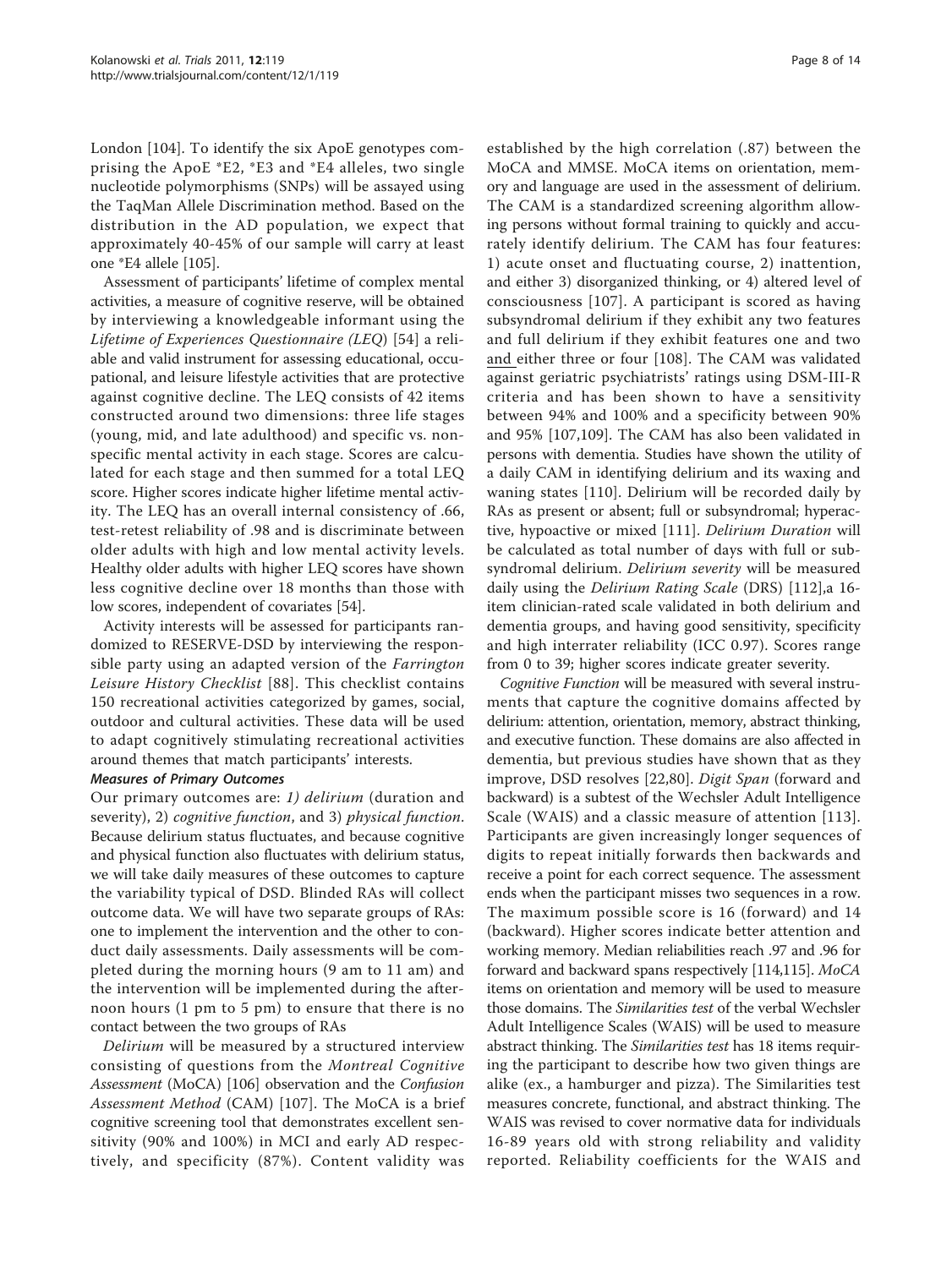Similarities test range from .93-.70 and test-retest reliability has been consistently in the .80s [\[116\]](#page-13-0). The CLOX [[117\]](#page-13-0) will be used to measure executive function. It is an easy to administer clock drawing task that elicits impairment in executive function and discriminates it from nonexecutive constructional failure. The CLOX has two parts: CLOX 1, a free drawing of a specified time, and CLOX 2, a simple copying task. Both steps are rated on 14 items with scores ranging from 0 to 15, higher scores indicate better executive function. The CLOX has an internal consistency of .82, interrater reliability of .94 (CLOX 1) and .93 (CLOX 2) and correlates strongly with measures of cognitive function in healthy and cognitively impaired older adults (MMSE and EXIT25).

Physical Function will be measured using the Barthel Index (BI) [[118,119](#page-13-0)], a commonly used ordinal scale for assessing activities of daily living in patients receiving inpatient rehabilitation. The BI has ten items (seven for self-care and three for mobility) that are scored in steps of five points with a total score range of zero (totally dependent) to 100 (fully independent). The BI is a reliable indicator of functional ability in older adults when administered by face-to-face interview (ICC 0.89) and on testing by different observers (ICC 0.95-0.97) [\[118,120\]](#page-13-0).

#### Measures of Moderators of RESERVE-DSD

At baseline we will collect data on potential moderators of the intervention: we will use the Lifetime of Experiences Questionnaire (LEQ) [[54](#page-12-0)] to obtain a measure of baseline cognitive reserve; and we will obtain buccal swabs for DNA extraction to identify the six ApoE genotypes comprising the ApoE \*E2, \*E3 and \*E4 alleles [[104](#page-13-0)]. These measures are described under baseline measures.

#### Measures of Variables Affecting Vulnerability

Dementia stage, age, comorbidity, pain, infection, dehydration and CNS-active drugs. Measures of these variables will be obtained during screening (dementia stage: Clinical Dementia Rating Scale), following consent at baseline (age, comorbidities: baseline chart review), daily (presence of pain), and weekly (infection, dehydration and CNS-active drugs: weekly chart review). We will use the Charlson Comorbidity Index, a weighted index that takes into account the number and seriousness of co-morbid diseases, to calculate a co-morbidity score for each participant [[121\]](#page-13-0). Pain will be measured daily using the Pain Assessment in Advanced Dementia (PAINAD) scale which is an observational scale of five items (breathing, vocalization, facial expression, body language, and consolability). We use an observational rather than a verbal scale for greater reliability on days when participants experience greater severity of delirium. PAINAD is scored from 0-10 and has an internal consistency reliability of 0.50-0.65 and interrater reliability of 0.82-0.97 [[122,123](#page-13-0)]. Infection and dehydration will be identified as present or absent (yes/no) during the weekly chart review. The trained RA will review new medical orders, lab values and nurses notes for indicators of infection and dehydration. CNS-active drugs can further cognitive deterioration because of their potent anticholinergic properties [\[35](#page-11-0),[36\]](#page-11-0). We identify CNS-active drugs administered through a weekly chart review using the American Hospital Formulary Service drug classification [[36\]](#page-11-0). We then calculate the anticholinergic burden associated with these drugs using the Anticholinergic Cognitive Burden (ACB) Scale [[124,125\]](#page-13-0). The ACB is an expert based practical index that classifies the severity of a drug's anticholinergic activity on cognition using a scale of 1 (mild), 2 (moderate) and 3 (severe). Total ACB is calculated by summing the ACB scores of all regularly and prn scheduled drugs administered to the participant for that week. We will weigh the ACB score for each drug by days administered during that week before summing for the total ACB score.

#### Measures of Dosage and Satisfaction with Intervention

Intervention efficacy is often related to dose. During each intervention session, dosage will be obtained by the RA using a stop watch to time the minutes and seconds that the participant engaged in activities (time on task: 0 to 30 minutes). The RA also rates the Level of Participation using a scale developed by Kovatch and Magliocco for measuring extent of participation in recreational activities (an indicator of cognitive processing) [[126](#page-13-0)]. Scores range from 0 to 3 with descriptors for each numerical rating (dozing, null, passive, active), higher scores indicate greater participation. In our work we achieved interrater reliabilities (ICC) of .99 for time on task and .83 for Level of Participation. Total dosage received will be calculated by weighing each daily time on task score by level of participation score and then summing across intervention days. We will use these data to conduct analyses of the effect of dosage on primary outcomes of the intervention. Activities attempted per cognitive domain are recorded daily.

Because we wish to improve the potential for translating our intervention into practice, we will use investigatordeveloped Satisfaction Surveys to assess staff, family, and participant reports of satisfaction with RESERVE-DSD. These brief surveys are collected at the completion of the 30-day intervention period or at discharge, whichever comes first. We will use these data to refine our intervention for a future effectiveness study.

#### Other Measures

Length of stay, discharge disposition, rehospitalization, institutionalization, and death will be obtained by using an investigator-developed Weekly Chart Review. To further help describe usual care we will assess staff knowledge of delirium using our case vignettes [\[101\]](#page-13-0) at baseline and every 6 months to capture any change in overall level of delirium knowledge per site that might occur due to historical factors or staff turnover in the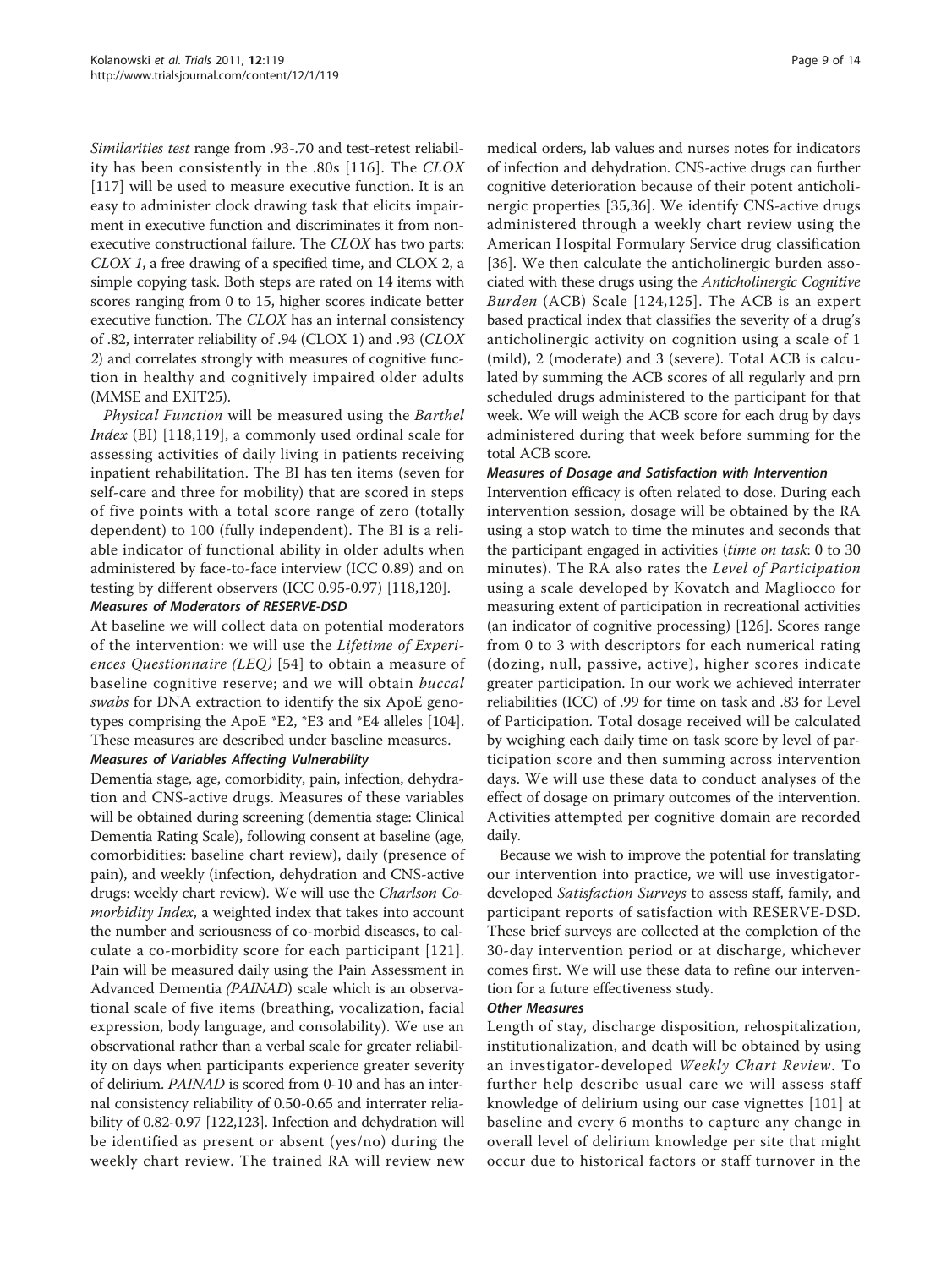nursing home. The case vignettes include five standardized cases that depict different hospitalized patients experiencing dementia, hypoactive delirium, hyperactive delirium, hyperactive DSD and hypoactive DSD. The case vignettes were intended to assess staff ability to identify different subtypes of delirium and delirium superimposed on dementia in a standardized format, as well as to gather qualitative data from the staff. All case vignettes were completed by 4 expert panelists. Their overall agreement on the cases was 84%, with a kappa of 0.69. For identification of delirium motoric subtype expert agreement was 100% with a kappa of 1.0 [[101](#page-13-0)]. We will also record staffing ratios at each site every six months by accessing the Pennsylvania Department of Health website where these data are published.

We will conduct a three-month follow-up to track the trajectory of delirium resolution. We are not powered to conduct analyses with the data from this three-month follow-up. These data will be used to help calculate the sample size needed for a future multisite study that will focus on long term outcomes of RESERVE-DSD effectiveness. The three month point approximates a Medicare benefit period for skilled care (100 days), so we should be able to capture data reflecting variability on these longer term outcomes as participants will likely be either discharged to home, assisted living or transferred to a long-term care facility for continuing care at that point. We will contact the responsible party by phone and obtain information on the participant's length of stay in post acute care (if we do not have this information at the 30 day point), any additional re-hospitalizations, institutionalization and death. We will interview the responsible party using the CAM and telephone MMSE to assess the participant's current delirium status. In a study of 41 older adults discharged to home following hip surgery, the telephone method of assessing delirium showed a sensitivity of 1.00 and specificity of 0.94 [\[127](#page-13-0)].

# Statistical Analysis

Prior to conducting any statistical analyses, the distributions of all sample data will be examined. Extreme values will be compared with the original data collection forms in order to identify and correct data entry errors. Following this data validation step, sample distributions will be evaluated to determine if they meet the assumptions necessary for use of normal distribution-based statistical methods. If the data are not normally distributed, suitable transformations will be sought to normalize them. Possible transformations include log, square root, and rank transformations. If the data are not sufficiently normalized by transformation, the analysis may proceed using permutation testing to determine significance levels. Categorical variables will be evaluated using models based on the binomial or multinomial distributions. The design of this study is a two-group randomized design within blocks defined by individual nursing homes. Randomization will be conducted at the participant level, so that intervention groups are crossed with nursing homes, rather than nested within them. Repeated measurements will be made within individual participants for up to 30 days. The statistical methods must appropriately account for within-participant correlation among these repeated measurements.

The primary statistical model will be mixed-model analysis of variance (ANOVA). A term representing individual participants will be included as a random effect in the model in order to account for correlated multiple measurements for each participant. Treatment and covariates will be included as fixed effects. The primary outcome variables are delirium severity and duration, and cognitive and physical functioning.

The primary analyses will be based on intent to treat. Thus, participants will be included in the analyses regardless of their level of participation in the treatments or of their loss to follow-up. Participants who have missing data for some time points will not be excluded from analyses. The methodology incorporates all available measurements for each participant into the analysis. Missing values for some observation times will not cause the participant's entire record to be excluded from the analyses, as may occur in usual repeated measures models.

Potential confounders will be included as covariates in the analysis. If a variable substantially alters either the significance level of a group comparison or a measure of association, that variable will remain in the model in order to control for its confounding effect. Variables that will be evaluated as covariates include those that increase delirium severity and duration, acetylcholinesterase inhibitors, and potential moderators of the association between treatment and outcome.

In order to evaluate differences in change across the study period between the intervention groups, time, and group by time interaction terms will be included in the model. A significant group by time interaction will be of interest, as it would reflect differences in rates of change between the groups. A significant interaction term could yield a non-significant test for the main effect of group, but could reflect an important effect of the intervention. If the test for interaction is significant, the nature of the interaction effect will be evaluated using means plots and post-hoc contrasts.

Hypothesized moderator variables will be evaluated using LISREL and SAS software. Structural models will be specified based on the path diagram presented previously. The path diagram will be used to define the hypothesized structure of the relationships among the variables. Multilevel structural equations modeling (SEM) will be used to evaluate the hypothesized structure, including testing the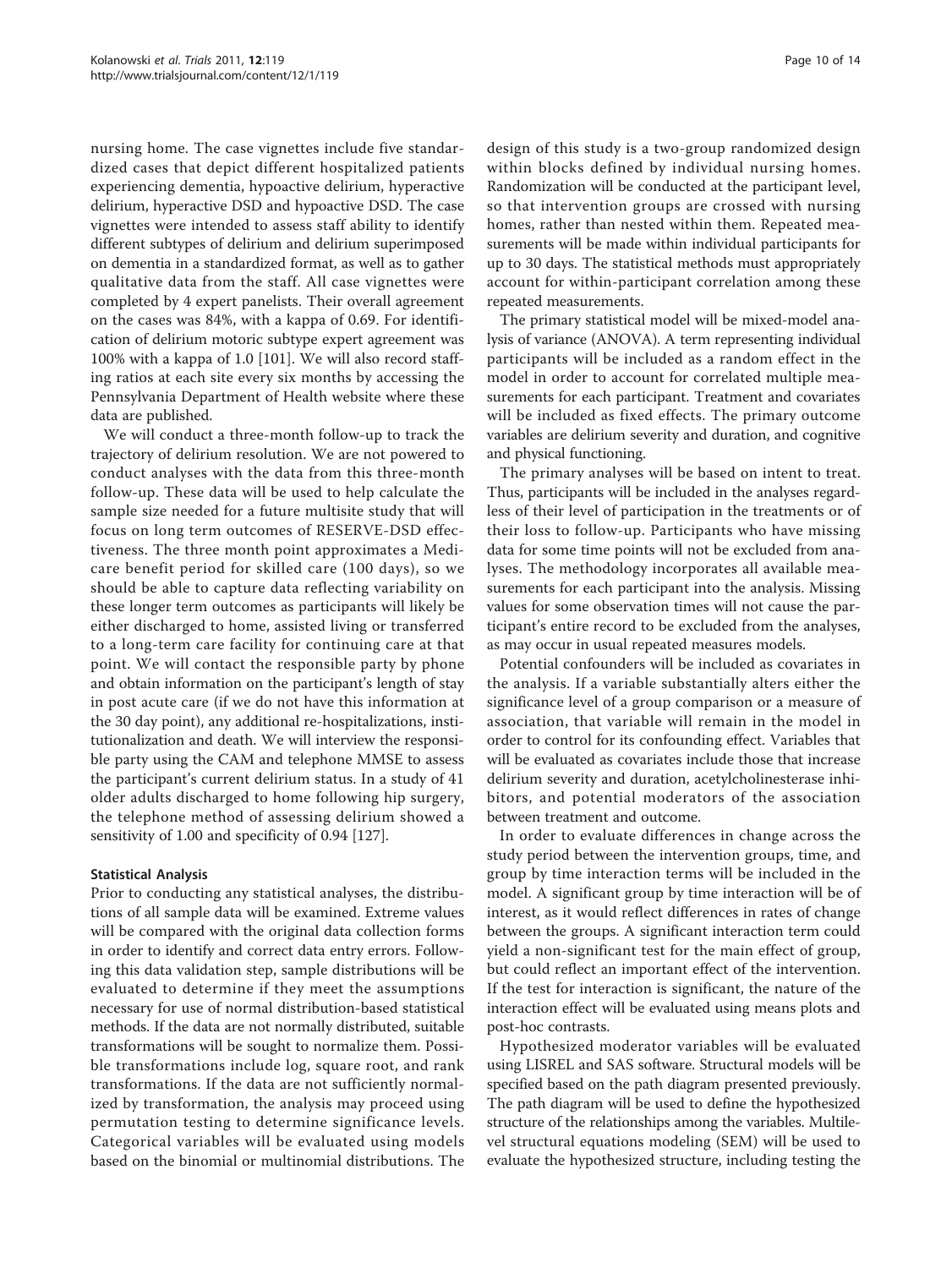hypothesized moderator status of the cognitive reserve variables. Tests for moderation are based on regression relationships among the specified variables. These relationships are specified in the SEM model and may be tested based on statistical significance of parameters for direct and indirect effects in the hypothesized model. These relationships can also be tested using sets of mixedmodel regression analyses [[128](#page-13-0)-[130\]](#page-13-0). This approach, based on the "Baron and Kenny steps" [\[128\]](#page-13-0) will be implemented as supplemental analyses using SAS software. Using the regression approach, moderating effects are evaluated as the interaction effect of X and M. Least-squares means with 95% confidence intervals will be used to summarize moderated effects.

One goal of the study is to describe the costs associated with the RESERVE-DSD intervention and developing methods for documenting these costs. This information is important for evaluating the public health impact of the intervention. Because this is a new intervention with little data describing its cost, activity-based costing methods will be used. Determining the cost of the intervention will involve several steps. First, resources used to deliver the intervention will be determined. These resources will include personnel, supplies and other expenses. Next, the amounts used of these resources will be documented. In the case of personnel time, the amount of time spent on activities related to the intervention will be determined using activity diaries for assessment and prescription time, and direct observation by study personnel using the time on task measure for the intervention. Finally, the amounts used of each resource will be multiplied by the unit cost of each resource to determine the cost associated with the resource. For personnel costs, the time spent by each provider on activities related to the intervention will be multiplied by the hourly compensation, including benefits, associated with the provider. Finally, costs will be summed across all components of the intervention and divided by the number of patients treated to determine the average cost per patient of delivering the RESERVE-DSD intervention. Because different nursing homes might use different types of personnel for some intervention activities, sensitivity analyses will be used to determine the effect of using different types of personnel on the cost of the intervention. Hence, in addition to the actual average cost of providing the intervention, projected costs based on different types of appropriate personnel providing the intervention will also be constructed. These data will inform a future costeffectiveness study.

# **Discussion**

Our work and that of others has shown that delirium is a common, deadly, persistent, and costly problem in people with dementia. There is strong support for targeting patients with DSD at admission to post acute

care as a high risk group for poor health outcomes. In these settings persistent cognitive decline is a predictor of functional dependency [[25\]](#page-11-0). When delirium is unresolved, rehabilitation is hampered because the associated cognitive problems (i.e., inattention, disorientation etc) interfere with patients' ability to fully engage in restorative therapies. Our goal is to facilitate maximal rehabilitation benefits so these individuals can return to their homes.

The data also show a compelling need to develop nonpharmacological interventions that resolve DSD in a population that is vulnerable to the effects of current pharmacological treatments. Our study is significant because it will address this critically important clinical problem and its lack of effective treatment. We will test the efficacy of cognitive stimulation (RESERVE-DSD), an intervention that has helped improve cognitive functioning in people with dementia, and holds promise for successfully managing those with DSD. This study will also examine important moderators of intervention effectiveness to help us determine those most responsive to treatment. Armed with this knowledge we will be able to tailor RESERVE-DSD with more precision and for greater effect.

RESERVE-DSD has the potential to reduce poor health outcomes that are major sources of today's spiraling health care costs. The societal implications of helping older individuals with dementia regain adequate function after hospitalization in order to return to their homes are enormous in terms of aging in place, quality of life, cost, and caregiver burden. Our theory-based intervention, which uses simple, inexpensive recreational activities for delivering cognitive stimulation, is innovative because, to our knowledge it has not been tested as a treatment for DSD. This novel intervention for DSD builds on our prior delirium, recreational activity and cognitive stimulation research, and draws support from cognitive reserve theory, one of the most exciting perspectives in cognitive research today.

#### Abbreviations Used

DSD: Delirium Superimposed on Dementia; Reserve For DSD: Recreational Stimulation for Elders as a Vehicle to resolve DSD

#### Acknowledgements

This study is supported by The National Institute of Nursing Research (NINR), the National Institutes of Health, grant number R01: NR012242. NINR had no role in study design; in the writing of the manuscript; or in the decision to submit the manuscript for publication.

#### Author details

<sup>1</sup>School of Nursing, Pennsylvania State University, University Park, PA., USA 2 School of Dentistry, University of Alabama, Birmingham, AL., USA. <sup>3</sup>Department of Psychology, Bangor University, Wales, UK. <sup>4</sup>Department of Public Health Sciences, Pennsylvania State University, Hershey, PA., USA. 5 Indiana University Center for Aging Research and Regenstrief Institute, Inc, Indianapolis, IN., USA.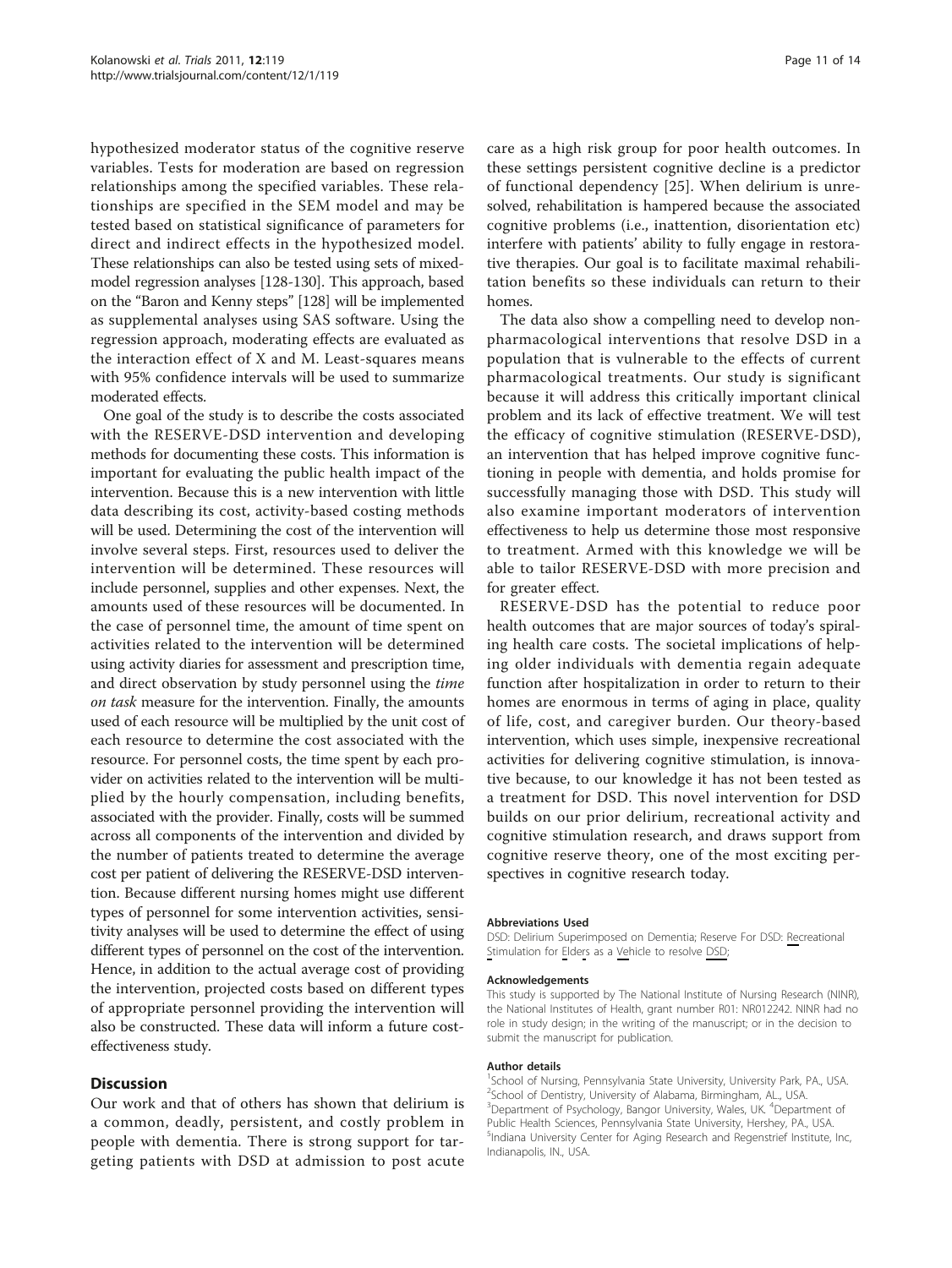#### <span id="page-11-0"></span>Authors' contributions

AMK and DMF obtained funding for the study. All authors contributed to the design of the study. MSL conceptualized the statistical analysis: LC and AMK designed the intervention; DLL and MSL conceptualized the cost analysis; MB developed the method for adjudicating dementia and delirium diagnoses and the Anticholinergic Cognitive Burden Scale. AMK wrote the first draft of the manuscript. All authors contributed to the next versions of the manuscript and have read and approved the final version.

#### Competing interests

The authors declare that they have no competing interests.

Received: 9 February 2011 Accepted: 11 May 2011 Published: 11 May 2011

#### References

- 1. American Psychiatric Association: Diagnostic and Statistical Manual of Mental Disorders (DSM-IV). 4 edition. Washington, DC: American Psychiatric Press Inc; 1994.
- 2. Inouye SK: [Delirium in older persons.](http://www.ncbi.nlm.nih.gov/pubmed/16540616?dopt=Abstract) N Engl J Med 2006, 354:1157-1165.
- 3. Fick DM, Agostini JV, Inouye SK: [Delirium superimposed on dementia: A](http://www.ncbi.nlm.nih.gov/pubmed/12366629?dopt=Abstract) [systematic review.](http://www.ncbi.nlm.nih.gov/pubmed/12366629?dopt=Abstract) J Am Geriatr Soc 2002, 50:1723-1732.
- 4. McCusker J, Cole M, Dendukuri N: [Delirium in older medical inpatients &](http://www.ncbi.nlm.nih.gov/pubmed/11563209?dopt=Abstract) [subsequent cognitive & functional status: A prospective study.](http://www.ncbi.nlm.nih.gov/pubmed/11563209?dopt=Abstract) CMAJ 2001, 165:575-583.
- 5. Inouye SK, Schlesinger MJ, Lydon TJ: [Delirium: a symptom of how hospital](http://www.ncbi.nlm.nih.gov/pubmed/10335730?dopt=Abstract) [care is failing older persons and a window to improve quality of](http://www.ncbi.nlm.nih.gov/pubmed/10335730?dopt=Abstract) [hospital care.](http://www.ncbi.nlm.nih.gov/pubmed/10335730?dopt=Abstract) Am J Med 1999, 106:565-573.
- McCusker J, Cole M, Dendukuri N, Han L, Belzile E: [The course of delirium](http://www.ncbi.nlm.nih.gov/pubmed/12950477?dopt=Abstract) [in older medical inpatients: a prospective study.](http://www.ncbi.nlm.nih.gov/pubmed/12950477?dopt=Abstract) J Gen Intern Med 2003, 18:696-704.
- 7. Kiely D, Bergmann M, Murphy K, Jones R, Orav E, Marcantonio E: Delirium among newly admitted postacute facility patients: prevalence, symptoms, and severity. The Journals of Gerontology Series A: Biological Sciences and Medical Sciences 2003, 58:M441-445.
- 8. Fong T, Jones R, Shi P, Marcantonio E, Yap L, Rudolph J, Yang F, Kiely D, Inouye S: [Delirium accelerates cognitive decline in Alzheimer disease.](http://www.ncbi.nlm.nih.gov/pubmed/19414723?dopt=Abstract) Neurology 2009, 72:1570.
- 9. Pitkala KH, Laurila JV, Strandberg TE, Tilvis RS: [Prognostic significance of](http://www.ncbi.nlm.nih.gov/pubmed/15627764?dopt=Abstract) [delirium in frail older people.](http://www.ncbi.nlm.nih.gov/pubmed/15627764?dopt=Abstract) Dement Geriatr Cogn Disord 2005, 19:158-163.
- 10. McCusker J, Cole M, Abrahamowicz M, Primeau F, Belzile E: [Delirium](http://www.ncbi.nlm.nih.gov/pubmed/11863480?dopt=Abstract) [predicts 12-month mortality.](http://www.ncbi.nlm.nih.gov/pubmed/11863480?dopt=Abstract) Arch Intern Med 2002, 162:457-463.
- 11. Marcantonio ER, Flacker JM, Wright RJ, Resnick NM: [Reducing delirium](http://www.ncbi.nlm.nih.gov/pubmed/11380742?dopt=Abstract) [after hip fracture: a randomized trial.](http://www.ncbi.nlm.nih.gov/pubmed/11380742?dopt=Abstract) J Am Geriatr Soc 2001, 49:516-522.
- 12. Kiely D, Jones R, Bergmann M, Murphy K, Orav E, Marcantonio E: Association between delirium resolution and functional recovery among newly admitted postacute facility patients. The Journals of Gerontology: Series A 2006, 61:204-208.
- 13. Leslie DL, Marcantonio ER, Zhang Y, Leo-Summers L, Inouye SK: [One-year](http://www.ncbi.nlm.nih.gov/pubmed/18195192?dopt=Abstract) [health care costs associated with delirium in the elderly population.](http://www.ncbi.nlm.nih.gov/pubmed/18195192?dopt=Abstract) Arch Intern Med 2008, 168:27-32.
- 14. Pompei P, Foreman M, Rudberg MA, Inouye SK, Braund V, Cassel CK: [Delirium in hospitalized older persons: outcomes and predictors.](http://www.ncbi.nlm.nih.gov/pubmed/8046190?dopt=Abstract) J Am Geriatr Soc 1994, 42:809-815.
- 15. Engel GL, Romano J: [Delirium, a syndrome of cerebral insufficiency.](http://www.ncbi.nlm.nih.gov/pubmed/13631039?dopt=Abstract) J Chronic Dis 1959, 9:260-277.
- 16. Alsop DC, Fearing MA, Johnson K, Sperling R, Fong TG, Inouye SK: [The role](http://www.ncbi.nlm.nih.gov/pubmed/17234822?dopt=Abstract) [of neuroimaging in elucidating delirium pathophysiology.](http://www.ncbi.nlm.nih.gov/pubmed/17234822?dopt=Abstract) J Gerontol A Biol Sci Med Sci 2006, 61:1287-1293.
- 17. Yokota H, Ogawa S, Kurokawa A, Yamamoto Y: [Regional cerebral blood](http://www.ncbi.nlm.nih.gov/pubmed/12753576?dopt=Abstract) [flow in delirium patients.](http://www.ncbi.nlm.nih.gov/pubmed/12753576?dopt=Abstract) Psychiatry Clin Neurosci 2003, 57:337-339.
- 18. Tune LE, Damlouji NF, Holland A, Gardner TJ, Folstein MF, Coyle JT: [Association of postoperative delirium with raised serum levels of](http://www.ncbi.nlm.nih.gov/pubmed/6116042?dopt=Abstract) [anticholinergic drugs.](http://www.ncbi.nlm.nih.gov/pubmed/6116042?dopt=Abstract) Lancet 1981, 2:651-653.
- 19. Trzepacz PT: [Is there a final common neural pathway in delirium? Focus](http://www.ncbi.nlm.nih.gov/pubmed/10837102?dopt=Abstract) [on acetylcholine and dopamine.](http://www.ncbi.nlm.nih.gov/pubmed/10837102?dopt=Abstract) Semin Clin Neuropsychiatry 2000, 5:132-148.
- 20. de Rooij SE, van Munster BC, Korevaar JC, Levi M: [Cytokines and acute](http://www.ncbi.nlm.nih.gov/pubmed/17467406?dopt=Abstract) [phase response in delirium.](http://www.ncbi.nlm.nih.gov/pubmed/17467406?dopt=Abstract) J Psychosom Res 2007, 62:521-525.
- 21. Wacker P, Nunes P, Cabrita H, Forlenza O: [Post-operative delirium is](http://www.ncbi.nlm.nih.gov/pubmed/16428883?dopt=Abstract) [associated with poor cognitive outcome and dementia.](http://www.ncbi.nlm.nih.gov/pubmed/16428883?dopt=Abstract) Dement Geriatr Cogn Disord 2006, 21:221-227.
- 22. Fick DM, Foreman M: [Consequences of not recognizing delirium](http://www.ncbi.nlm.nih.gov/pubmed/11111518?dopt=Abstract) [superimposed on dementia in hospitalized elderly individuals.](http://www.ncbi.nlm.nih.gov/pubmed/11111518?dopt=Abstract) J Gerontol Nurs 2000, 26:30-40.
- 23. Voyer P, McCusker J, Cole M, Khomenko L: [Influence of prior cognitive](http://www.ncbi.nlm.nih.gov/pubmed/16681289?dopt=Abstract) [impairment on the severity of delirium symptoms among older patients.](http://www.ncbi.nlm.nih.gov/pubmed/16681289?dopt=Abstract) J Neurosci Nurs 2006, 38:90-101.
- 24. Sabbagh M, Lahti T, Connor D, Caviness J, Shill H, Vedders L, Mahant P, Samanta J, Burns R, Evidente V: [Functional ability correlates with cognitive](http://www.ncbi.nlm.nih.gov/pubmed/17851237?dopt=Abstract) [impairment in Parkinson](http://www.ncbi.nlm.nih.gov/pubmed/17851237?dopt=Abstract)'s disease and Alzheimer's disease. Dement Geriatr Cogn Disord 2007, 24:327-334.
- 25. McGuire L, Ford E, Ajani U: Cognitive functioning as a predictor of functional disability in later life. American Journal of Geriatric Psych 2006, 14:36-42.
- 26. Njegovan V, Man-Son-Hing M, Mitchell S, Molnar F: The hierarchy of functional loss associated with cognitive decline in older persons. The Journals of Gerontology Series A: Biological Sciences and Medical Sciences 2001, 56:M638-643.
- 27. Perry RJ, Hodges JR: [Attention and executive deficits in Alzheimer](http://www.ncbi.nlm.nih.gov/pubmed/10094249?dopt=Abstract)'s [disease. A critical review.](http://www.ncbi.nlm.nih.gov/pubmed/10094249?dopt=Abstract) Brain 1999, 122(Pt 3):383-404.
- Sheridan PL, Solomont J, Kowall N, Hausdorff JM: [Influence of executive](http://www.ncbi.nlm.nih.gov/pubmed/14687395?dopt=Abstract) [function on locomotor function: Divided attention increases gait](http://www.ncbi.nlm.nih.gov/pubmed/14687395?dopt=Abstract) [variability in Alzheimer](http://www.ncbi.nlm.nih.gov/pubmed/14687395?dopt=Abstract)'s disease. J Am Geriatr Soc 2003, 51:1633-1637.
- 29. Parasuraman R: [Attentional functioning in Alzheimer](http://www.ncbi.nlm.nih.gov/pubmed/21493755?dopt=Abstract)'s disease. In Cognitive neuropsychology of Alzheimer's disease. Edited by: Morris RG, Becker JT. Oxford: Oxford University Press; 2004:81-102.
- 30. Chiu YC, Algase D, Whall A, Liang J, Liu HC, Lin KN, Wang PN: [Getting lost:](http://www.ncbi.nlm.nih.gov/pubmed/14739541?dopt=Abstract) [directed attention and executive functions in early Alzheimer](http://www.ncbi.nlm.nih.gov/pubmed/14739541?dopt=Abstract)'s disease [patients.](http://www.ncbi.nlm.nih.gov/pubmed/14739541?dopt=Abstract) Dement Geriatr Cogn Disord 2004, 17:174-180.
- 31. Voyer P, Richard S, Doucet L, Carmichael P: [Predisposing factors](http://www.ncbi.nlm.nih.gov/pubmed/19377042?dopt=Abstract) [associated with delirium among demented long-term care residents.](http://www.ncbi.nlm.nih.gov/pubmed/19377042?dopt=Abstract) Clin Nurs Res 2009, 18:153-171.
- 32. Lerner A, Hedera P, Koss E, Stuckey J, Friedland R: [Delirium in Alzheimer](http://www.ncbi.nlm.nih.gov/pubmed/9071440?dopt=Abstract) [disease.](http://www.ncbi.nlm.nih.gov/pubmed/9071440?dopt=Abstract) Alzheimer Dis Assoc Disord 1997, 11:16-20.
- 33. Fick D, Kolanowski A, Waller J, Inouye S: Delirium superimposed on dementia in a community-living managed care population: A three year retrospective study of prevalence, costs, and utilization. Journals of Gerontology: Medical Sciences, 60A 2005, 6:748-753.
- 34. Hajjar E, Hanlon J, Sloane R, Lindblad C, Pieper C, Ruby C, Branch L, Schmader K: [Unnecessary drug use in frail older people at hospital](http://www.ncbi.nlm.nih.gov/pubmed/16137281?dopt=Abstract) [discharge.](http://www.ncbi.nlm.nih.gov/pubmed/16137281?dopt=Abstract) J Am Geriatr Soc 2005, 53:1518-1523.
- 35. Meador K: [Cognitive side effects of medications.](http://www.ncbi.nlm.nih.gov/pubmed/9421545?dopt=Abstract) Neurol Clin 1998, 16:141-155.
- 36. Fick D, Kolanowski A, Waller J: [High prevalence of central nervous system](http://www.ncbi.nlm.nih.gov/pubmed/17882597?dopt=Abstract) [medications in community-dwelling older adults with dementia over a](http://www.ncbi.nlm.nih.gov/pubmed/17882597?dopt=Abstract) [three-year period.](http://www.ncbi.nlm.nih.gov/pubmed/17882597?dopt=Abstract) Aging Ment Health 2007, 11:588-595.
- 37. Tune L, Egeli S: Acetylcholine and delirium. Dement Geriatr Cogn Disord 2000, 10:342-344.
- 38. van Munster B, Korevaar J, de Rooij S, Levi M, Zwinderman A: [The](http://www.ncbi.nlm.nih.gov/pubmed/17728664?dopt=Abstract) [association between delirium and the apolipoprotein E \[varepsilon\] 4](http://www.ncbi.nlm.nih.gov/pubmed/17728664?dopt=Abstract) [allele in the elderly.](http://www.ncbi.nlm.nih.gov/pubmed/17728664?dopt=Abstract) Psychiatr Genet 2007, 17:261.
- 39. Leung J, Sands L, Wang Y, Poon A, Kwok P, Kane J, Pullinger C: [Apolipoprotein E e4 allele increases the risk of early postoperative](http://www.ncbi.nlm.nih.gov/pubmed/17721242?dopt=Abstract) [delirium in older patients undergoing noncardiac surgery.](http://www.ncbi.nlm.nih.gov/pubmed/17721242?dopt=Abstract) Anesthesiology 2007, 107:406-411.
- 40. Adamis D, Treloar A, Martin F, Gregson N, Hamilton G, Macdonald A: [APOE](http://www.ncbi.nlm.nih.gov/pubmed/17203511?dopt=Abstract) [and cytokines as biological markers for recovery of prevalent delirium in](http://www.ncbi.nlm.nih.gov/pubmed/17203511?dopt=Abstract) [elderly medical inpatients.](http://www.ncbi.nlm.nih.gov/pubmed/17203511?dopt=Abstract) Int J Geriatr Psychiatry 2007, 22:688-694.
- 41. Ely E, Girard T, Shintani A, Jackson J, Gordon S, Thomason J, Pun B, Canonico A, Light R, Pandharipande P: [Apolipoprotein E4 polymorphism](http://www.ncbi.nlm.nih.gov/pubmed/17133176?dopt=Abstract) [as a genetic predisposition to delirium in critically ill patients\\*.](http://www.ncbi.nlm.nih.gov/pubmed/17133176?dopt=Abstract) Crit Care Med 2007, 35:112-117.
- 42. Kempermann G: [The neurogenic reserve hypothesis: what is adult](http://www.ncbi.nlm.nih.gov/pubmed/18329110?dopt=Abstract) [hippocampal neurogenesis good for?](http://www.ncbi.nlm.nih.gov/pubmed/18329110?dopt=Abstract) Trends Neurosci 2008, 31:163-169.
- 43. Carnes M, Howell T, Rosenberg M, Francis J, Hildebrand C, Knuppel J: [Physicians vary in approaches to the clinical management of delirium.](http://www.ncbi.nlm.nih.gov/pubmed/12558721?dopt=Abstract) J Am Geriatr Soc 2003, 51:234-239.
- 44. Pitkälä K, Laurila J, Strandberg T, Tilvis R: Multicomponent geriatric intervention for elderly inpatients with delirium: a randomized, controlled trial. The Journals of Gerontology Series A: Biological Sciences and Medical Sciences 2006, 61:176.
- 45. Cole M, Primeau F, Bailey R, Bonnycastle M, Masciarelli F, Engelsmann F, Pepin M, Ducic D: Systematic intervention for elderly inpatients with delirium: a randomized trial. Can Med Assoc J 1994, 151:965-970.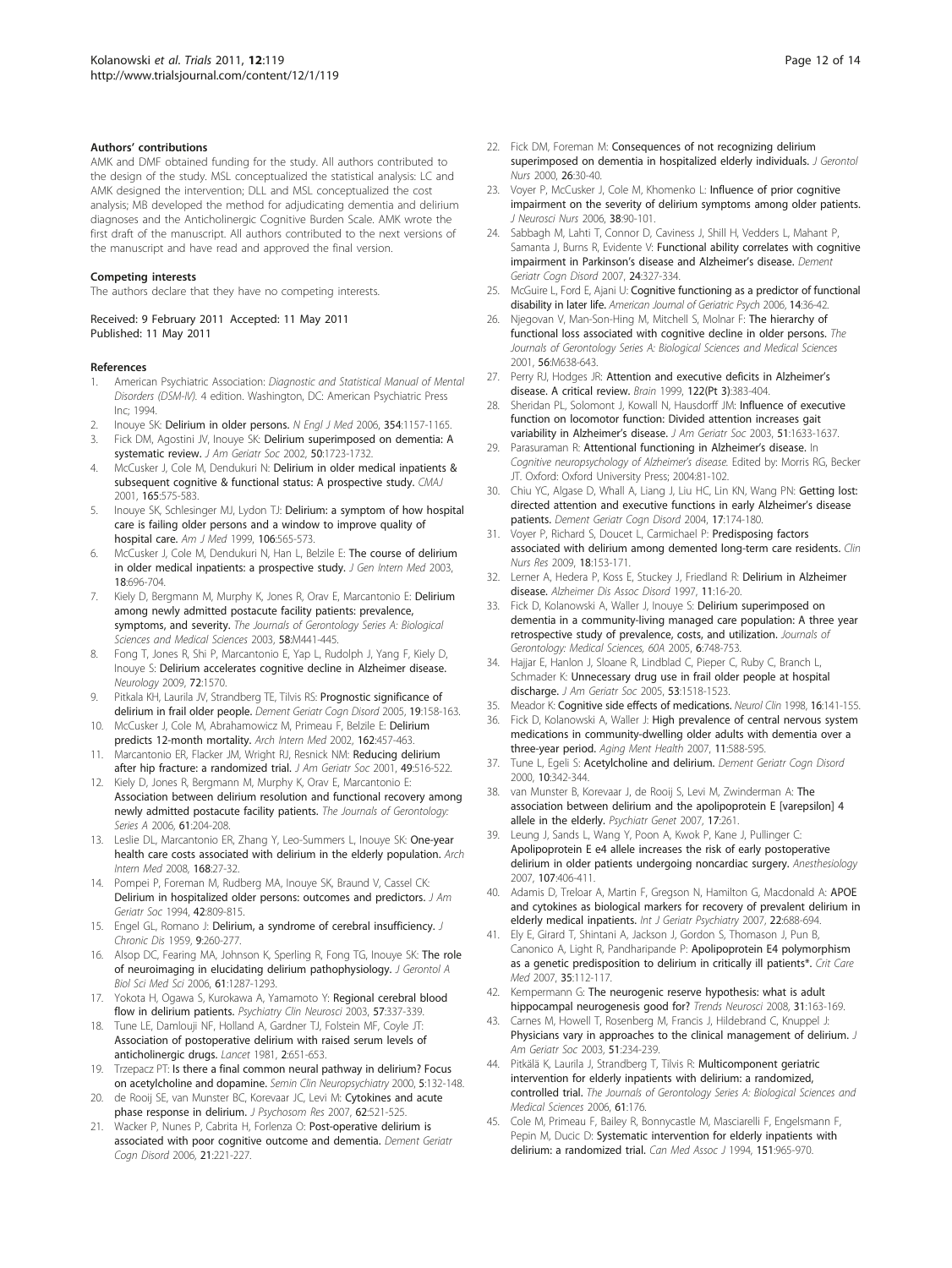- <span id="page-12-0"></span>46. Cole M, McCusker J, Bellavance F, Primeau F, Bailey R, Bonnycastle M, Laplante J: Systematic detection and multidisciplinary care of delirium in older medical inpatients: a randomized trial. Can Med Assoc J 2002, 167:753-759.
- 47. Ellul J, Archer N, Foy C, Poppe M, Boothby H, Nicholas H, Brown R, Lovestone S: [The effects of commonly prescribed drugs in patients with](http://www.ncbi.nlm.nih.gov/pubmed/17012333?dopt=Abstract) Alzheimer'[s disease on the rate of deterioration.](http://www.ncbi.nlm.nih.gov/pubmed/17012333?dopt=Abstract) J Neurol Neurosurg Psychiatry 2007, 78:233-239.
- 48. McShane R, Keene J, Gedling K, Fairburn C, Jacoby R, Hope T: [Do](http://www.ncbi.nlm.nih.gov/pubmed/9022490?dopt=Abstract) [neuroleptic drugs hasten cognitive decline in dementia? Prospective](http://www.ncbi.nlm.nih.gov/pubmed/9022490?dopt=Abstract) [study with necropsy follow up.](http://www.ncbi.nlm.nih.gov/pubmed/9022490?dopt=Abstract) BMJ 1997, 314:266-270.
- 49. Stern Y: [What is cognitive reserve? Theory and research application of](http://www.ncbi.nlm.nih.gov/pubmed/11939702?dopt=Abstract) [the reserve concept.](http://www.ncbi.nlm.nih.gov/pubmed/11939702?dopt=Abstract) J Int Neuropsychol Soc 2002, 8:448-460.
- 50. Perneczky R, Haussermann P, Drzezga A, Boecker H, Granert O, Feurer R, Forstl H, Kurz A: Fluoro-deoxy-glucose positron emission tomography correlates of impaired activities of daily living in dementia with Lewy bodies: Implications for cognitive reserve. American Journal of Geriatric Psych 2009, 17:188-195.
- 51. van Praag H, Kempermann G, Gage F: [Neural consequences of](http://www.ncbi.nlm.nih.gov/pubmed/11257907?dopt=Abstract) [enviromental enrichment.](http://www.ncbi.nlm.nih.gov/pubmed/11257907?dopt=Abstract) Nature Reviews Neuroscience 2000, 1:191-198.
- 52. Valenzuela MJ, Sachdev P: [Brain reserve and dementia: a systematic](http://www.ncbi.nlm.nih.gov/pubmed/16207391?dopt=Abstract) [review.](http://www.ncbi.nlm.nih.gov/pubmed/16207391?dopt=Abstract) Psychol Med 2006, 36:441-454.
- 53. Jones RN, Yang FM, Zhang Y, Kiely DK, Marcantonio ER, Inouye SK: [Does](http://www.ncbi.nlm.nih.gov/pubmed/17234825?dopt=Abstract) [educational attainment contribute to risk for delirium? A potential role](http://www.ncbi.nlm.nih.gov/pubmed/17234825?dopt=Abstract) [for cognitive reserve.](http://www.ncbi.nlm.nih.gov/pubmed/17234825?dopt=Abstract) J Gerontol A Biol Sci Med Sci 2006, 61:1307-1311.
- 54. Valenzuela MJ, Sachdev P: [Assessment of complex mental activity across](http://www.ncbi.nlm.nih.gov/pubmed/17112402?dopt=Abstract) [the lifespan: development of the Lifetime of Experiences Questionnaire](http://www.ncbi.nlm.nih.gov/pubmed/17112402?dopt=Abstract) [\(LEQ\).](http://www.ncbi.nlm.nih.gov/pubmed/17112402?dopt=Abstract) Psychol Med 2007, 37:1015-1025.
- 55. Inouye S, Ferrucci L: [Elucidating the pathophysiology of delirium and the](http://www.ncbi.nlm.nih.gov/pubmed/17234820?dopt=Abstract) [interrelationship of delirium and dementia.](http://www.ncbi.nlm.nih.gov/pubmed/17234820?dopt=Abstract) The journals of gerontology Series A, Biological sciences and medical sciences 2006, 61:1277-1280.
- 56. Stern Y: [Cognitive reserve and Alzheimer disease.](http://www.ncbi.nlm.nih.gov/pubmed/16772747?dopt=Abstract) Alzheimer Dis Assoc Disord 2006, 20:112-117.
- 57. Valenzuela M, Sachdev P, Rundek T, Bennett D: [Cognitive leisure activities,](http://www.ncbi.nlm.nih.gov/pubmed/16924044?dopt=Abstract) [but not watching TV, for future brain benefits.](http://www.ncbi.nlm.nih.gov/pubmed/16924044?dopt=Abstract) Neurology 2006, 67:729.
- 58. Reyes-Ortiz CA: [Delirium, dementia and brain reserve.](http://www.ncbi.nlm.nih.gov/pubmed/9180681?dopt=Abstract) J Am Geriatr Soc 1997, 45:778-779.
- 59. Murray A, Levkoff S, Wetle T, Beckett L, Cleary P, Schor J, Lipsitz L, Rowe J, Evans D: [Acute delirium and functional decline in the hospitalized](http://www.ncbi.nlm.nih.gov/pubmed/8366260?dopt=Abstract) elderly [patient.](http://www.ncbi.nlm.nih.gov/pubmed/8366260?dopt=Abstract) J Gerontol 1993, 48:M181-186.
- 60. Ball K, Berch D, Helmers K, Jobe J, Leveck M, Marsiske M, Morris J, Rebok G, Smith D, Tennstedt S: [Effects of cognitive training interventions with](http://www.ncbi.nlm.nih.gov/pubmed/12425704?dopt=Abstract) [older adults: a randomized controlled trial.](http://www.ncbi.nlm.nih.gov/pubmed/12425704?dopt=Abstract) JAMA 2002, 288:2271-2281.
- 61. Willis S, Tennstedt S, Marsiske M, Ball K, Elias J, Koepke K, Morris J, Rebok G, Unverzagt F, Stoddard A: [Long-term effects of cognitive training on](http://www.ncbi.nlm.nih.gov/pubmed/17179457?dopt=Abstract) [everyday functional outcomes in older adults.](http://www.ncbi.nlm.nih.gov/pubmed/17179457?dopt=Abstract) JAMA 2006, 296:2805-2814.
- 62. Spector A, Thorgrimsen L, Woods B, Royan L, Davies S, Butterworth M, Orrell M: [Efficacy of an evidence-based cognitive stimulation therapy](http://www.ncbi.nlm.nih.gov/pubmed/12948999?dopt=Abstract) [programme for people with dementia: randomised controlled trial.](http://www.ncbi.nlm.nih.gov/pubmed/12948999?dopt=Abstract) Br J Psychiatry 2003, 183:248-254.
- 63. Boron J, Willis S, Schaie K: Cognitive training gain as a predictor of mental status. The Journals of Gerontology Series B: Psychological Sciences and Social Sciences 2007, 62:P45-52.
- 64. Vance D, Webb N, Marceaux J, Viamonte S, Foote A, Ball K: [Mental](http://www.ncbi.nlm.nih.gov/pubmed/18727340?dopt=Abstract) [stimulation, neural plasticity, and aging: directions for nursing research](http://www.ncbi.nlm.nih.gov/pubmed/18727340?dopt=Abstract) [and practice.](http://www.ncbi.nlm.nih.gov/pubmed/18727340?dopt=Abstract) J Neurosci Nurs 2008, 40:241-249.
- 65. Clare L, Woods R: Cognitive training and cognitive rehabilitation for people with early-stage Alzheimer s disease: A review. Neuropsychological Rehabilitation 2004, 14:385-401.
- 66. Clare L, Woods R, Moniz C, Orrell M, Spector A: Cognitive rehabilitation and cognitive training for early-stage Alzheimer's disease and vascular dementia. Cochrane database of systematic reviews 2003, 4:CD003260.
- 67. De Vreese L, Neri M, Fioravanti M, Belloi L, Zanetti O: [Memory](http://www.ncbi.nlm.nih.gov/pubmed/11536347?dopt=Abstract) rehabilitation in Alzheimer'[s disease: a review of progress.](http://www.ncbi.nlm.nih.gov/pubmed/11536347?dopt=Abstract) Int J Geriatr Psychiatry 2001, 16:794-809.
- 68. Loewenstein D, Acevedo A, Czaja S, Duara R: Cognitive rehabilitation of mildly impaired Alzheimer disease patients on cholinesterase inhibitors. American Journal of Geriatric Psych 2004, 12:395-402.
- 69. Olazaran J, Muniz R, Reisberg B, Pena-Casanova J, Del Ser T, Cruz-Jentoft A, Serrano P, Navarro E, Garcia de La Rocha M, Frank A: [Benefits of cognitive-](http://www.ncbi.nlm.nih.gov/pubmed/15623698?dopt=Abstract)

[motor intervention in MCI and mild to moderate Alzheimer disease.](http://www.ncbi.nlm.nih.gov/pubmed/15623698?dopt=Abstract) Neurology 2004, 63:2348-2353.

- 70. Wenisch E, Cantegreil-Kallen I, De Rotrou J, Garrigue P, Moulin F, Batouche F, Richard A, DE S: [Cognitive stimulation intervention for elders](http://www.ncbi.nlm.nih.gov/pubmed/17726363?dopt=Abstract) [with mild cognitive impairment compared with normal aged subjects:](http://www.ncbi.nlm.nih.gov/pubmed/17726363?dopt=Abstract) [preliminary results.](http://www.ncbi.nlm.nih.gov/pubmed/17726363?dopt=Abstract) Aging Clinical and Experimental Research 2007, 19:316-322.
- 71. Sitzer D, Twamley E, Jeste D: [Cognitive training in Alzheimer](http://www.ncbi.nlm.nih.gov/pubmed/16836595?dopt=Abstract)'s disease: a [meta analysis of the literature.](http://www.ncbi.nlm.nih.gov/pubmed/16836595?dopt=Abstract) Acta Psychiatr Scand 2006, 114:75-90.
- 72. Requena C, López Ibor M, Maestú F, Campo P, López Ibor J, Ortiz T: [Effects](http://www.ncbi.nlm.nih.gov/pubmed/15084794?dopt=Abstract) [of cholinergic drugs and cognitive training on dementia.](http://www.ncbi.nlm.nih.gov/pubmed/15084794?dopt=Abstract) Dement Geriatr Cogn Disord 2004, 18:50-54.
- 73. Requena C, Maestu F, Campo P, Fernandez A, Ortiz T: [Effects of cholinergic](http://www.ncbi.nlm.nih.gov/pubmed/16954689?dopt=Abstract) [drugs and cognitive training on dementia: 2-year follow-up.](http://www.ncbi.nlm.nih.gov/pubmed/16954689?dopt=Abstract) Dement Geriatr Coan Disord 2006, 22:339-345.
- 74. Spector A, Woods B, Orrell M: [Cognitive stimulation for the treatment of](http://www.ncbi.nlm.nih.gov/pubmed/18457532?dopt=Abstract) [Alzheimer](http://www.ncbi.nlm.nih.gov/pubmed/18457532?dopt=Abstract)'s disease. Expert Review of Neurotherapeutics 2008, 8:751-757.
- 75. Kolanowski A, Buettner L, Fick D, Fitzsimmons S, Cornacchione M: Instituting cognitive rehabilitation in post-acute care. Annals of Long-Term Care 2008, 16:40-46.
- 76. Kolanowski A, Fick D, Clare L, Steis M, Boustani M, Litaker M: Pilot study of a nonpharmacological intervention for delirium superimposed on dementia. Research in Gerontological Nursing 2010.
- 77. Kolanowski A, Litaker M, Buettner L: [Efficacy of theory-based activities for](http://www.ncbi.nlm.nih.gov/pubmed/16027564?dopt=Abstract) [behavioral symptoms of dementia.](http://www.ncbi.nlm.nih.gov/pubmed/16027564?dopt=Abstract) Nurs Res 2005, 54:219-228.
- 78. Kolanowski A, Litaker M, Buettner L, Moeller J, Costa P: A randomized clinical trial of theory-based activities for the behavioral symptoms of dementia in nursing home residents. J Am Geriatr Soc
- 79. Choi J, Medalia A: [Factors associated with a positive response to](http://www.ncbi.nlm.nih.gov/pubmed/15872171?dopt=Abstract) [cognitive remediation in a community psychiatric sample.](http://www.ncbi.nlm.nih.gov/pubmed/15872171?dopt=Abstract) Psychiatr Serv 2005, 56:602-604.
- Voyer P, Cole M, McCusker J, Belzile É: [Prevalence and symptoms of](http://www.ncbi.nlm.nih.gov/pubmed/16410622?dopt=Abstract) [delirium superimposed on dementia.](http://www.ncbi.nlm.nih.gov/pubmed/16410622?dopt=Abstract) Clin Nurs Res 2006, 15:46-66.
- 81. Siddiqi N, Stockdale R, Britton AM, Holmes J: [Interventions for preventing](http://www.ncbi.nlm.nih.gov/pubmed/17443600?dopt=Abstract) [delirium in hospitalised patients.](http://www.ncbi.nlm.nih.gov/pubmed/17443600?dopt=Abstract) Cochrane Database Syst Rev 2007, 2: CD005563.
- 82. Blessed G, Tomlinson B, Roth M: [The association between quantitative](http://www.ncbi.nlm.nih.gov/pubmed/5662937?dopt=Abstract) [measures of dementia and of senile change in the cerebral grey matter](http://www.ncbi.nlm.nih.gov/pubmed/5662937?dopt=Abstract) [of elderly subjects.](http://www.ncbi.nlm.nih.gov/pubmed/5662937?dopt=Abstract) The British Journal of Psychiatry 1968, 114:797-811.
- 83. Hughes C, Berg L, Danziger W, Coben L, Martin R: [A new clinical scale for](http://www.ncbi.nlm.nih.gov/pubmed/7104545?dopt=Abstract) [the staging of dementia.](http://www.ncbi.nlm.nih.gov/pubmed/7104545?dopt=Abstract) The British Journal of Psychiatry 1982, 140:566-572.
- Buckwalter K, Grey M, Bowers B, McCarthy A, Gross D, Funk M, Beck C: [Intervention research in highly unstable environments.](http://www.ncbi.nlm.nih.gov/pubmed/19035619?dopt=Abstract) Res Nurs Health 2009, 32:110-121.
- 85. Rantz M, Hicks L, Petroski G, Madsen R, Mehr D, Conn V, Zwygart-Staffacher M, Maas M: Stability and sensitivity of nursing home quality indicators. The Journals of Gerontology Series A: Biological Sciences and Medical Sciences 2004, 59:79-82.
- 86. Buettner L, Kolanowski A, Yu F: Recreational games: Simple and effective cognitive stimulation programs for residents with dementia in long-term settings. American Journal of Recreation Therapy 2007, 6:25-30.
- 87. Spector A, Thorgrimsen L, Woods R, Orrell M: Making a Difference: An Evidence-based Group Programme to Offer Cognitive Stimulation Therapy (CST) to People with Dementia London: Hawker Publications; 2006.
- 88. Buettner L, Martin S: Therapeutic recreation in the nursing home State College, PA: Venture Pub; 1995.
- 89. Fitzsimmons S: Brain fitness State College, PA: Venture Pub; 2008.
- 90. Goldberg E: The new executive brain: frontal lobes in a complex world New York: Oxford University Press; 2009.
- 91. Valenzuela M, Sachdev P: Can cognitive exercise prevent the onset of dementia? Systematic review of randomized clinical trials with longitudinal follow-up. American Journal of Geriatric Psych 2009, 17:179-187.
- 92. Engelman K, Mathews R, Altus D: [Restoring dressing independence in](http://www.ncbi.nlm.nih.gov/pubmed/21522051?dopt=Abstract) persons with Alzheimer'[s disease: A pilot study.](http://www.ncbi.nlm.nih.gov/pubmed/21522051?dopt=Abstract) American Journal of Alzheimer's Disease and Other Dementias 2002, 17:37-43.
- 93. Green C, Bavelier D: [Exercising your brain: A review of human brain](http://www.ncbi.nlm.nih.gov/pubmed/19140641?dopt=Abstract) [plasticity and training-induced learning.](http://www.ncbi.nlm.nih.gov/pubmed/19140641?dopt=Abstract) Psychol Aging 2008, 23:692-701.
- 94. Riddick C, Keller J: The benefits of therapeutic recreation in gerontology. In Benefits of Therapeutic Recreation: A Consensus View. Edited by: Coyle C,